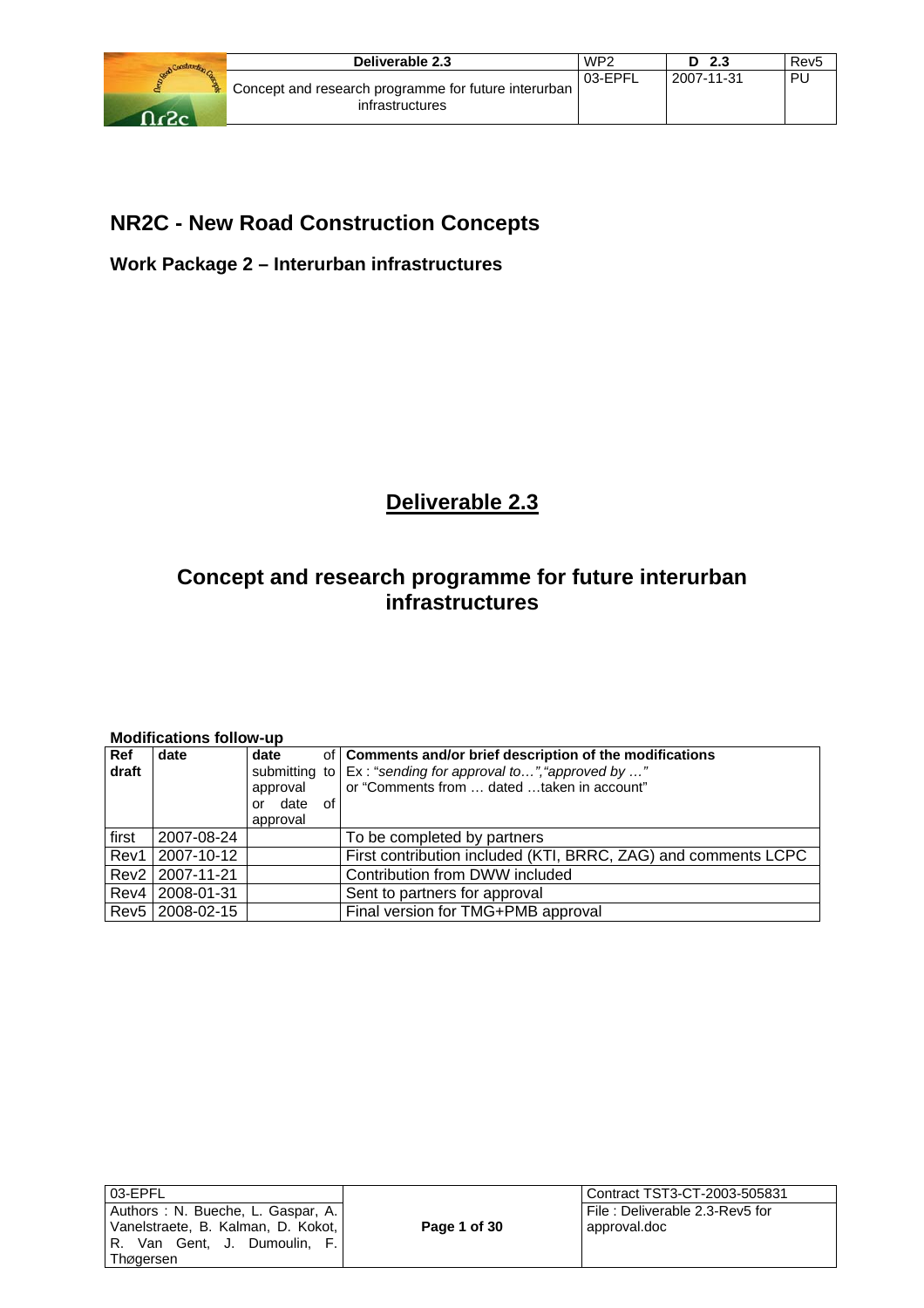

# **TABLE OF CONTENTS**

| $\mathbf{1}$ .   |             |                                                                 |  |
|------------------|-------------|-----------------------------------------------------------------|--|
| $\overline{2}$ . |             | VISION 2040 AND THE FUTURE INTERURBAN INFRASTRUCTURE RESEARCH 4 |  |
| 3.               |             |                                                                 |  |
|                  | 3. I<br>3.2 |                                                                 |  |
| $\mathbf{4}$     |             |                                                                 |  |
|                  | 4.1<br>4.2  |                                                                 |  |
| 5.               |             |                                                                 |  |
|                  | 5.1<br>5.2  |                                                                 |  |
| 6.               |             |                                                                 |  |
|                  | 6.1<br>6.2  |                                                                 |  |
| 7.               |             |                                                                 |  |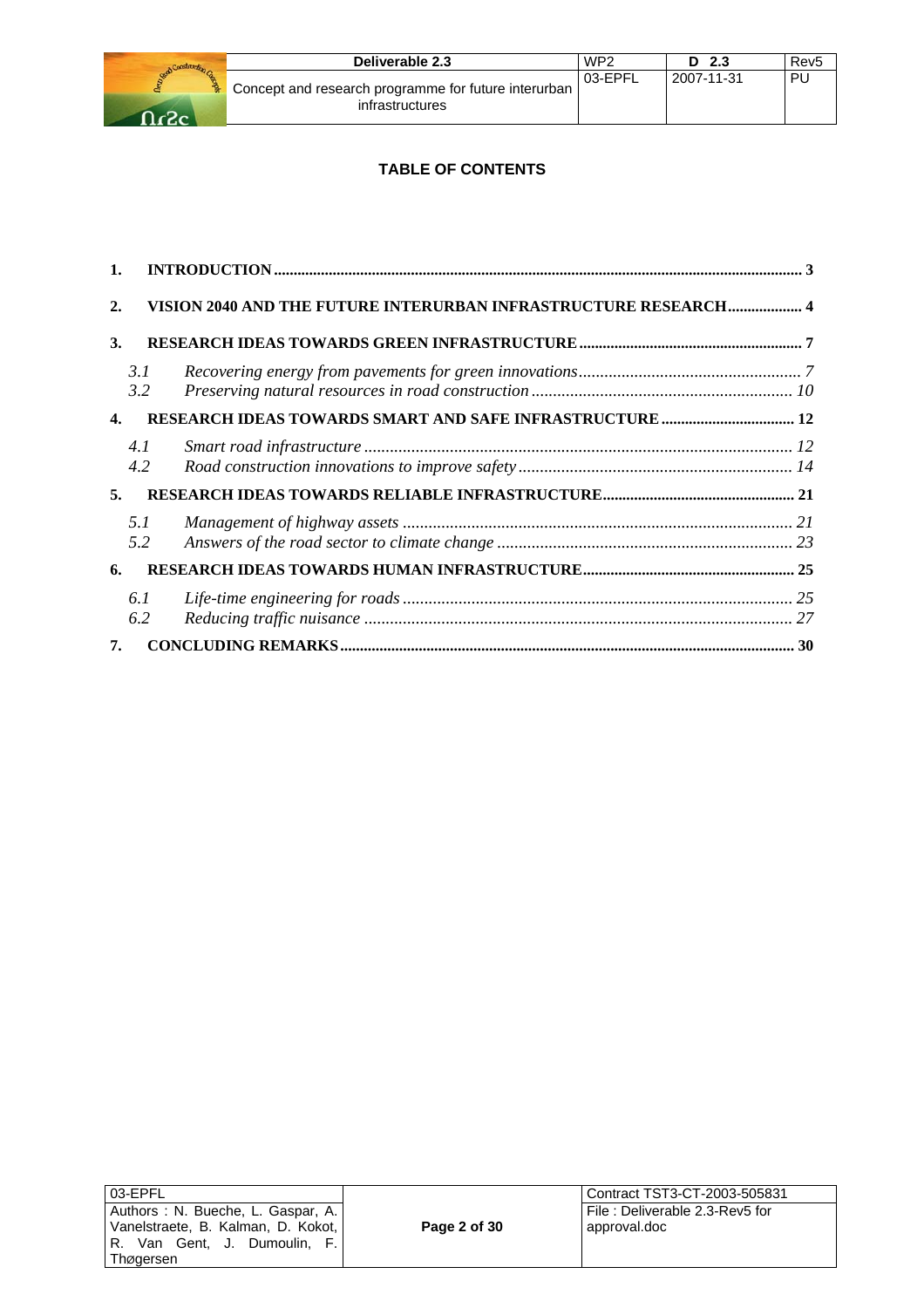|      | Deliverable 2.3                                                         | WP <sub>2</sub> | D<br>-2.3  | Rev <sub>5</sub> |
|------|-------------------------------------------------------------------------|-----------------|------------|------------------|
| במגר | Concept and research programme for future interurban<br>infrastructures | 03-EPFL         | 2007-11-31 | PL               |

# **1. Introduction**

As explained in previous "Vision 2040" report, NR2C project deals with the perception of the road infrastructure in the future by considering the point of view of different type of people. Following this general idea, different research strands have been analysed within the work package 2 which was dedicated to interurban infrastructure. For instance, the researches investigated the lengthening of the laying period under bad weather conditions, the utilisation of recycling asphalt in a high modulus asphalt base layer, the application of a poroelactic layer on pavement blocks, but also cooperative elements in infrastructure for infrared on-board vision systems. Thus, the five different innovations considered in this work package covered various domains of the interurban infrastructure.

In order to go a bit further with the interurban infrastructure, it has been decided to highlight a few research directions for future possible projects that could be performed. Hence, the aim of this report is to close the interurban research part by forwarding recommendations for future research on interurban infrastructure, in accordance with the experience acquired within the NR2C project. Moreover, these ideas have been separated following the concepts developed in work package 0. Hence, by considering each four different topics highlighted in the vision 2040 that are reliable, green, human and safe/smart, a few research ideas have been developed for each topic. These possible research directions that are presented hereafter represent the output of different brainstorming between the partners involved in this work package and it firstly aims at giving some preliminary recommendations, but of course without the claim to be exhaustive.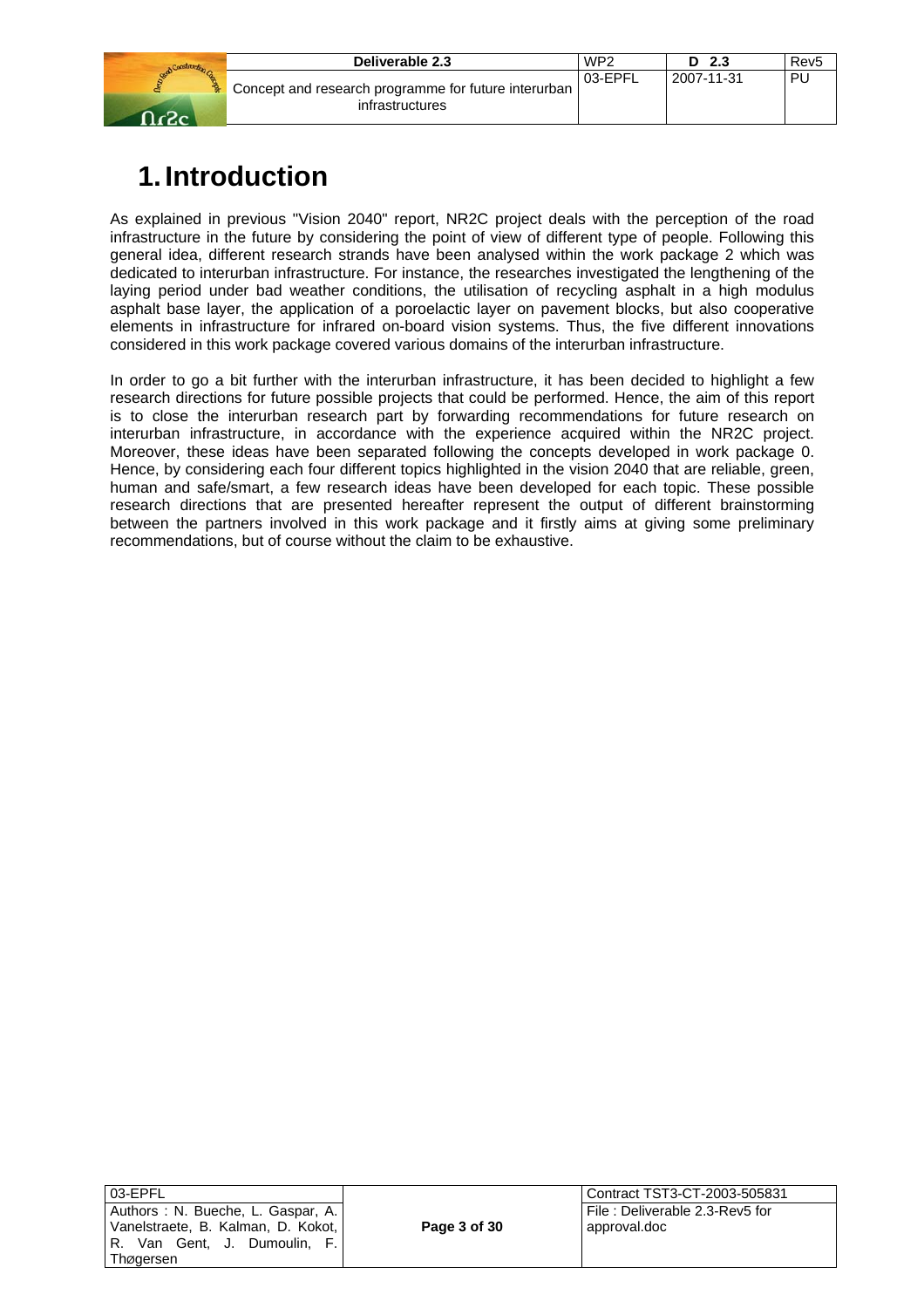|       | Deliverable 2.3                                                         | WP <sub>2</sub> | D <sub>2.3</sub> | Rev <sub>5</sub> |
|-------|-------------------------------------------------------------------------|-----------------|------------------|------------------|
| - ר-י | Concept and research programme for future interurban<br>infrastructures | 03-EPFL         | 2007-11-31       | PU               |

# **2. Vision 2040 and the future interurban infrastructure research**

Interurban infrastructures are usually designed to last for a very long time and thus represent huge public assets. The mere length of the estimated useful life of the infrastructure requires that the planner reflects over the society's demands not only today but also in a distant future. Looking in the rear mirror tells us that these demands evolve over time. To make the right choices today, we need to have a robust perception of how society wishes to solve its transport needs in the future.

The Vision 2040<sup>1</sup> describes the most likely image of the society with special attention to the part of mobility and transport in the year 2040. It was developed within the NR2C project considering both the general social and economic trends, and several possible scenarios describing how the society and the transport sector could evolve as a consequence of political and external pressure. The Vision 2040 is thus an attempt to find the most probable forecast of the evolution of the European society and its transport needs. But the Vision 2040 also points towards the innovation needs to realizing this likely development of the society.

The interurban infrastructure in the European Union and states aspiring for membership differs especially between the old member states and the new member states. One major target for the EU is to increase the integration between all member states. This process has already come a long way and one major tool for this integration has been to upgrade the interurban and interstate infrastructure in the new member states. Thus, although the present situation differs between the member states in the European Union, the image of the future, in a 35 years perspective, converge to the same vision.

Except integration, other general trends with significance for the development of the interurban infrastructure are:

- **Shortage of clean environment**
- **Shortage of fossil fuel**
- **Shortage of space**

But also:

l

- **Increased demand of mobility**
- **Increased individual demands**

More specifically, trends exemplifying the general demand of increased mobility are:

<sup>&</sup>lt;sup>1</sup> Vision 2040 and New Road Construction Concepts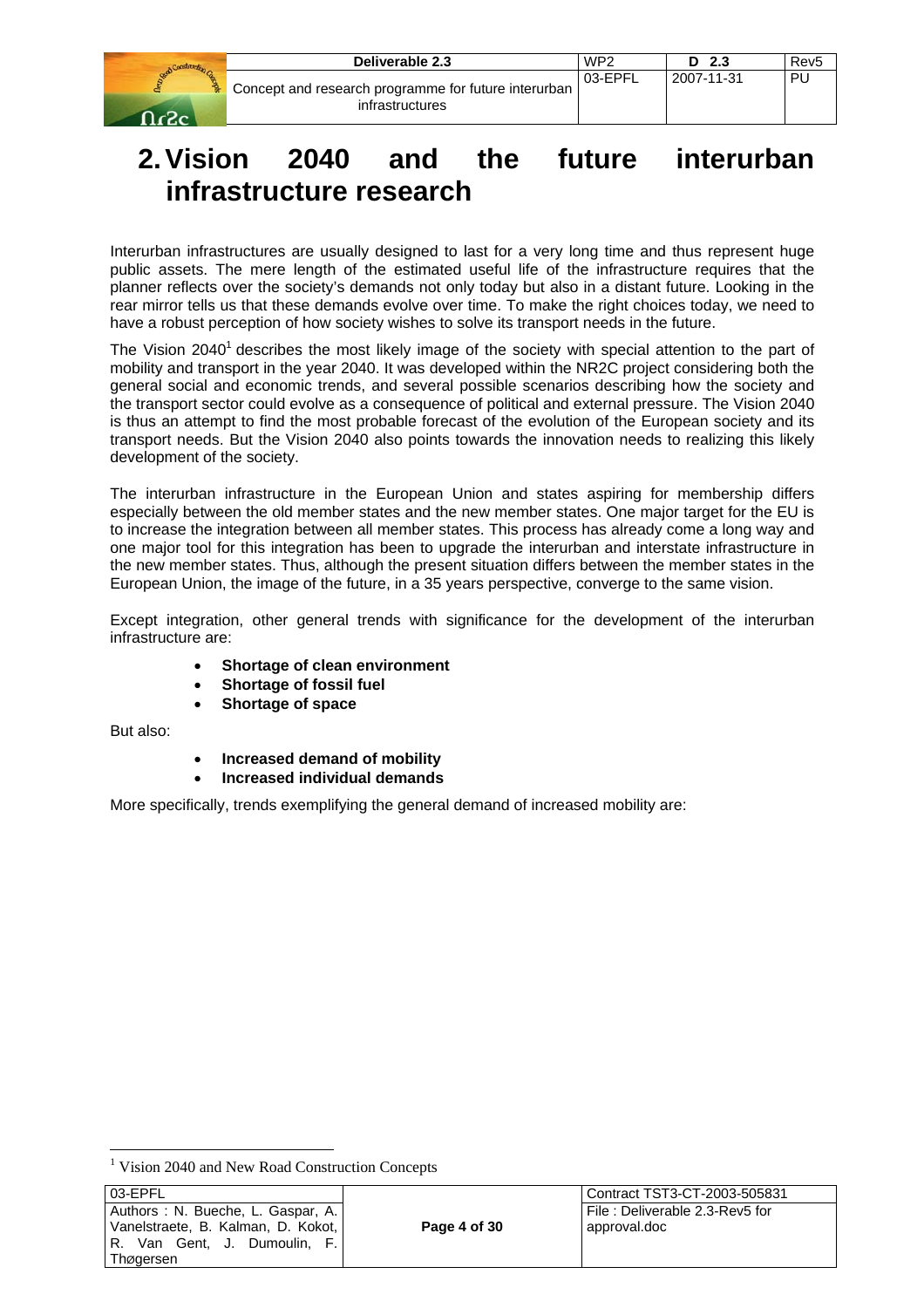| Deliverable 2.3                                                           | WP <sub>2</sub> | - 2.3<br>D. | Rev <sub>5</sub> |
|---------------------------------------------------------------------------|-----------------|-------------|------------------|
| Concept and research programme for future interurban  <br>infrastructures | 03-EPFL         | 2007-11-31  | PU               |

- The number of households per head of the population continues to increase from 186 million in 2000 to 228 million in 2030.
- The number of women working is continuing to increase.
- Higher disposable incomes are generating demand for more leisure and holiday travel. Tourism is continuing to grow, with faster long distance travel.
- Increase of elderly is generating demand for increasing their mobility. Opportunities for economic activity beyond retirement age will also increase the demand for mobility.
- Career paths and opportunities for employment will take people further from their hometowns and national and international travel will become increasingly common.
- Migration of younger people to the cities leading to expansion of urban and suburban areas.
- The trend of globalisation will go on resulting in a complete globalisation of trade.
- In Europe, people will mainly work in the distribution or service sector. The production of goods will be located in low salary/wages countries or will be fully automated and then distributed.
- Travel time and comfort become dominant factors in the choice of mobility mode.

The general environmental demands mentioned could be further illustrated with the following more specific demands:

- Minimize impact of infrastructure (air pollution, noise, vibration, surface runoff on water quality, "aesthetic pollution" etc.) on the direct environment of the road.
- Design more space efficient infrastructure due to scarcity of space for expansion road networks into and near urban areas.
- Reduce the use of prime materials for construction and maintenance and promote the application and upgrading to suitable road building materials of (industrial) waste materials and building rubble.
- Self-supporting road system with respect to the use of energy and the production of sustainable energy.
- Face the consequences of climatic change (e.g. storm, rise of water).

In the NR2C project the general and specific trends were put into three different extreme contexts, describing the evolution of the society. The purpose was to find a robust estimation of the likely development of the society and the demands of the infrastructure of tomorrow. These extreme scenarios were:

- **Public Authorities led scenario.** The state and other public authorities, rather than individual groups are responsible for the major decisions to take care of the right balance between individual freedom and the need for rules and central direction.
- **Market led scenario.** The Governments encourage a more market-responsive decision system and limits themselves to defining and controlling the frameworks. The dominant principle of the society is 'if you are willing to pay, anything is possible'.
- **Sustainable society scenario.** The 'green' attitude gained the upper hand during decisionmaking. Non-material values such as community spirit, spiritual development, ecological awareness and sustainability determine the way society is structured.

Together, the trends and the scenarios led to the Vision 2040. The vision has many features, describing the demands of the future concerning road infrastructure. Clustering these features led to four construction concepts. But the process of defining the Vision 2040 also led to a number of directions to take to approach future demands. Some of these directions are presented in more detail in this document.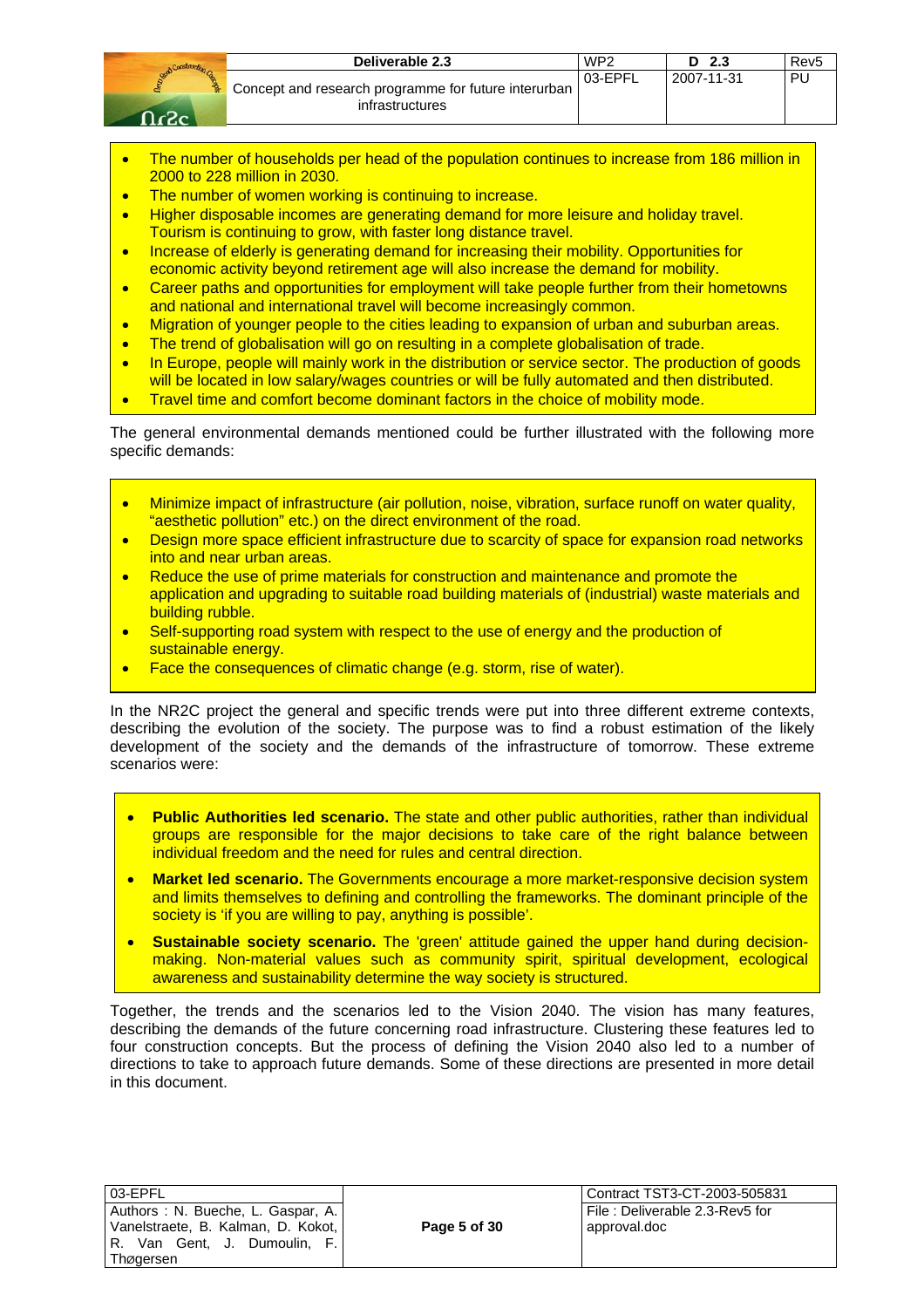|             | Deliverable 2.3                                                         | WP <sub>2</sub> | - 2.3<br>D | Rev <sub>5</sub> |
|-------------|-------------------------------------------------------------------------|-----------------|------------|------------------|
| <u>המקה</u> | Concept and research programme for future interurban<br>infrastructures | 03-EPFL         | 2007-11-31 | PU               |

The Vision 2040 could be summarized in following four construction concepts:

# • *Reliable Infrastructure*

*Availability and reliability are the key issues of durable infrastructure, which means a high quality standard and a low maintenance demand of the construction parts of the infrastructure. In case of maintenance the impact of these activities on the traffic flow has to be minimal. Upgrading of this infrastructure is possible without dismantling of the existing construction. Reliable infrastructure stands for optimising the availability of infrastructure.* 

## • *Green (environment friendly) Infrastructure*

*Minimizing environmental impacts on communities and natural habitats are the main issues of this concept. Green infrastructure fits in its surroundings and contributes by means of design and composition to minimizing the impact of traffic (noise, air pollution and vibrations) and energy consumption of the transport system. It also optimises the use of non-traditional materials for road building and reduces the use of natural resources. Green infrastructure stands for reducing the environmental impact of traffic and infrastructure on the sustainable society.* 

## • *Safe and Smart Infrastructure*

*Smart and safe infrastructure observes (traffic flow, circumstances and itself), interprets, decides and acts with the aim to support the road user to travel safe and comfortable and to support the owner of the roads in keeping the infrastructure objects into safe condition. Safe infrastructure stands for optimising flows of traffic of all categories of road users and road construction work safely.* 

## • *Human Infrastructure*

*The main characteristics of this concept are multi-functionality and multi-use of the space occupied by infrastructure. Human infrastructure offers the main categories of road user the elementary facilities, which guarantee social security. The main points are sharing the space also for not-road users for leisure, etc. and exploring the space above and below the road surface to facilitate other socially relevant functions (transport as well as non-transport related). Human infrastructure stands for harmonizing infrastructure with the human dimensions.*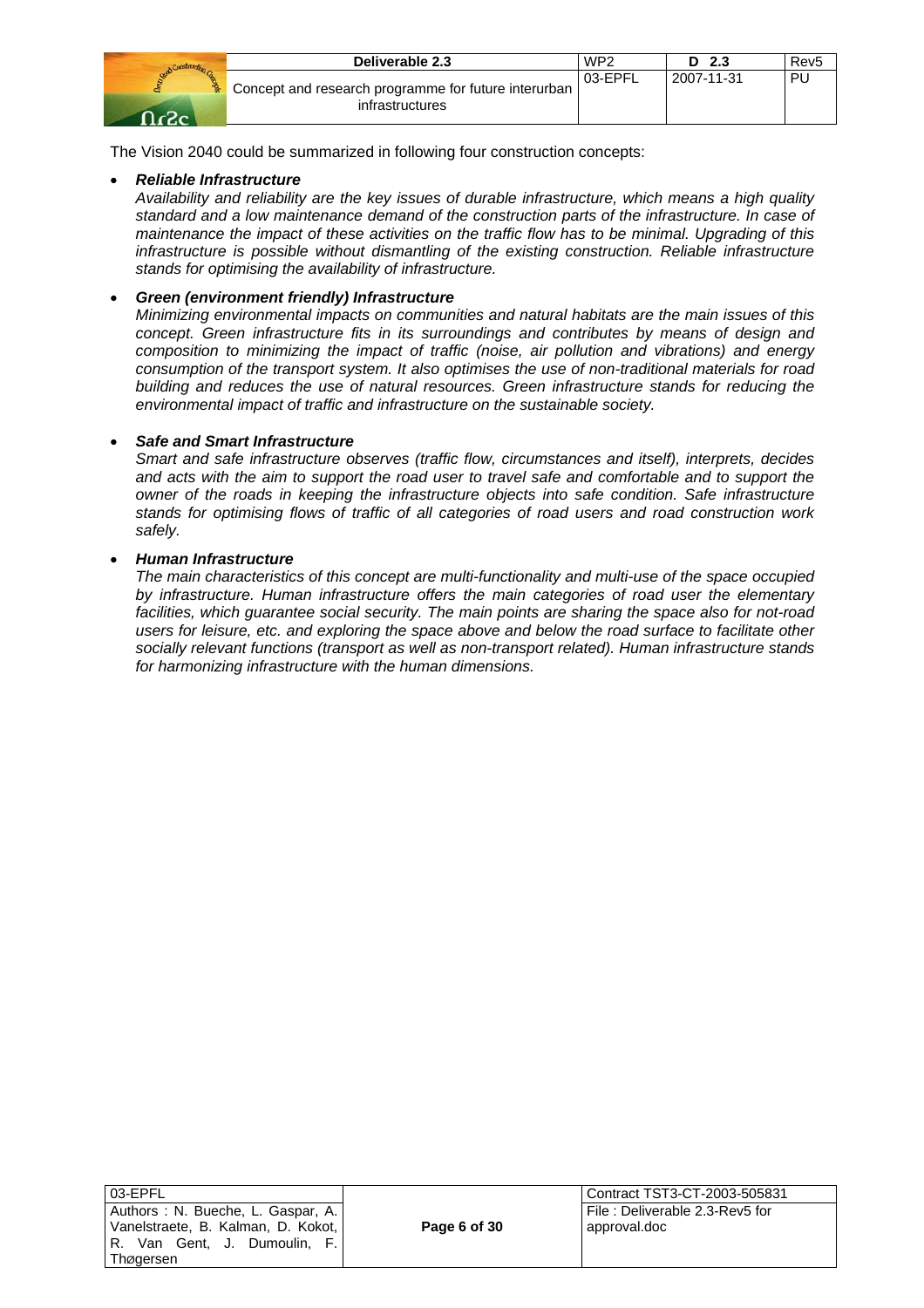|             | Deliverable 2.3                                                                      | WP <sub>2</sub> | D <sub>2.3</sub> | Rev5 |
|-------------|--------------------------------------------------------------------------------------|-----------------|------------------|------|
| <u>ഹം പ</u> | <sup>1</sup> Concept and research programme for future interurban<br>infrastructures | 03-EPFL         | 2007-11-31       | PU   |

# **3. Research ideas towards Green Infrastructure**

# *3.1 Recovering energy from pavements for green innovations*

### **a) The problem**

Pavements represent large surface areas for which heat is collected from direct and diffuse solar radiation during daylight. As illustrated in figure 1, heat balance at pavement surface requires to determinate the amount of heat exchange with environment and soil due to various heat transfer phenomenon.



**Figure 1: Schematic illustration of heat balance at pavement surface** 

This process takes place in a completely uncontrolled way, leading to a variety of thermal conditions for the road structure and hence to a variety of conditions for the road driver, good conditions, but also very bad ones. Some of these conditions have very large financial and ecological consequences. They can have a bad impact on the reliability of the road and on road safety. Some examples:

• Cold weather circumstances:

In this case the temperature of the road surface is too cold and ice and snow may appear on the road surface. Since road infrastructure is crucial for the economy and mobility of people, it is of ultimate importance that roads are safe and accessible for road users, at any time. Hence deicing products (mostly salts on public roads, liquids on airfields) are in use in most of the European countries to keep the roads free of ice. However these products have many disadvantages for the

| 03-EPFL                                                            |              | Contract TST3-CT-2003-505831   |
|--------------------------------------------------------------------|--------------|--------------------------------|
| Authors: N. Bueche, L. Gaspar, A.                                  |              | File: Deliverable 2.3-Rev5 for |
| Vanelstraete, B. Kalman, D. Kokot,<br>R. Van Gent, J. Dumoulin, F. | Page 7 of 30 | approval.doc                   |
| Thøgersen                                                          |              |                                |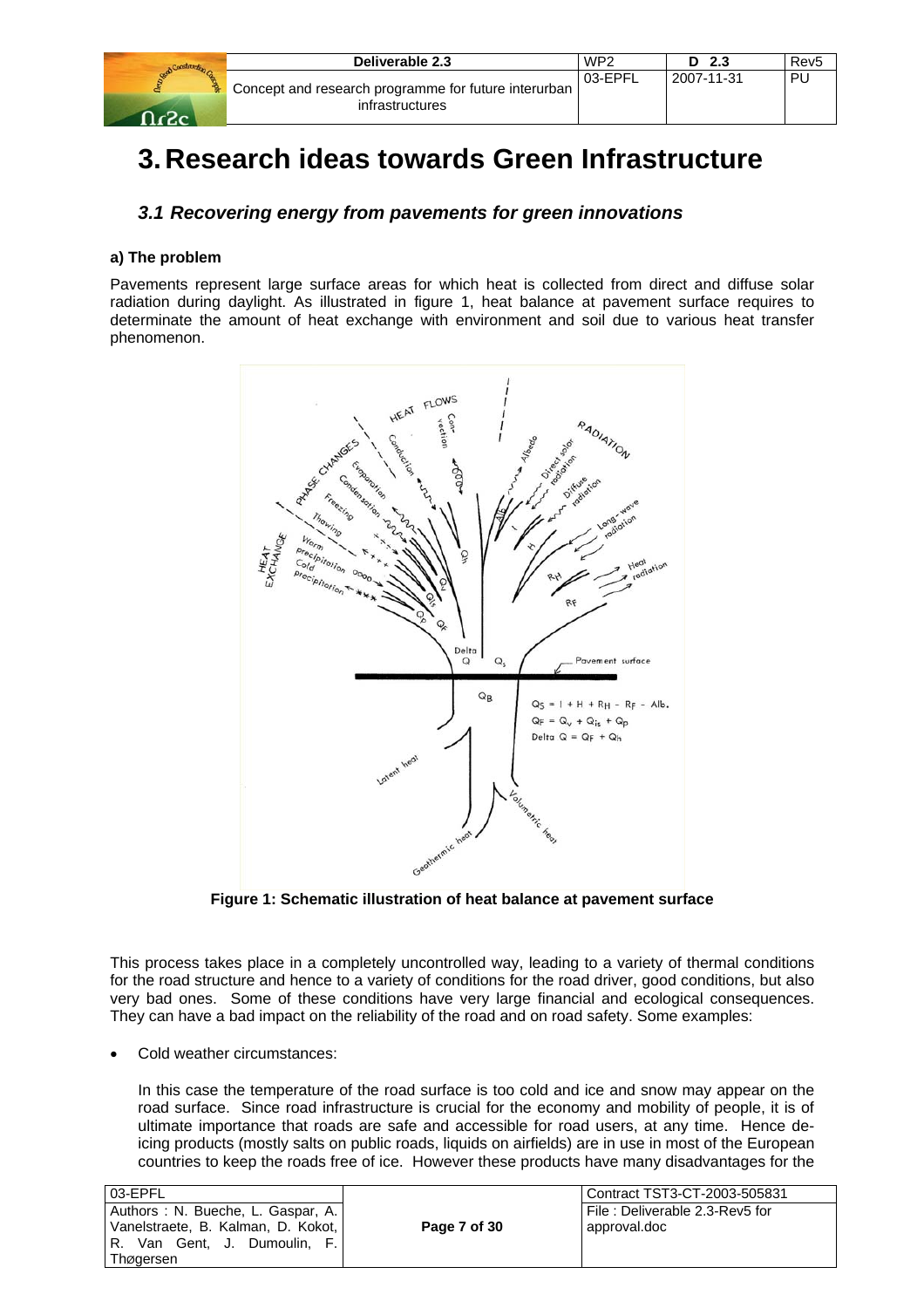|                         | Deliverable 2.3                                                         | WP <sub>2</sub> | D <sub>2.3</sub> | Rev <sub>5</sub> |
|-------------------------|-------------------------------------------------------------------------|-----------------|------------------|------------------|
| ą.<br>$\Omega_{\alpha}$ | Concept and research programme for future interurban<br>infrastructures | 03-EPFL         | 2007-11-31       | PU               |

environment. Via water drainage systems they unavoidably lead to contamination of water and land. Moreover they lead to corrosion problems to vehicles and road infrastructure elements. For a good efficiency, de-icing products require sufficient traffic on the road (problematic on low traffic roads or during night where the problem is however most critical). Hence the roads reliability is questionable and difficult to manage in countries with highly varying road surfaces. A better control of the heat of the road surface would overcome these problems.

- Under hot weather circumstances, road surface and pavements become very hot and for asphalt roads permanent deformation will occur, giving rise to rutting. Rutting is one of the most important distresses on European roads. A better control of the heat of the road surface would avoid these problems.
- The large variations in pavement temperature lead to or contribute to many road deterioration mechanisms, caused by subsequent expansion and contraction of the road materials. This gives rise to road cracking.

All these examples show that a good control of the road temperature would overcome or largely reduce these problems. By a better heat control, many problems could be avoided.

Another parallel observation is that the road infrastructure requires more and more energy for all kind of purposes: lightening, information panels for the road users, communication services (telephones, road sensors, infrastructure – driver communication). Hence, if some of this energy could come from a better control of the heat, a lot of energy savings would be possible and new technology could be introduced much faster.

#### **Therefore we can conclude that a good thermal energy control of the road pavement would have many advantages and would make road infrastructure greener, more reliable, more sustainable and safer.**

Such solutions will indeed solve most of the above mentioned problems and disadvantages related to the actual uncontrolled thermal condition of the pavement. Some examples:

- Greener: the bad impact of de-icing salts on the environment (water and land contamination, with bad impact on corrosion) would no longer exist. Energy savings by recovering energy from thermal heat of roads.
- More reliable: the infrastructure remains accessible under severe winter conditions (positive impact on mobility), no problems related to problems of in-accessibility of winter maintenance services, no problems with different spraying depending on the type of road surface.
- More safe: fewer accidents are expected to happen because of less extreme road conditions.
- More sustainable: less road deterioration because of more uniform and less extreme temperature.

#### **b) Solutions to be investigated**

There are several solutions to control the heat in the road pavement. Some of them are discussed briefly below.

#### • *Pavement constructions with high heat transfer towards the underlying structure*

One option to keep road surfaces more constant in temperature is to provide a high heat transfer between the upper layers and the underlying structure of the pavement construction. If heat can be easily transferred between the upper part of the construction and the subbase or soil (where temperature variations are limited), sudden temperature drops or increases in the pavement can

| 03-EPFL                                                                                                 |              | l Contract TST3-CT-2003-505831                    |
|---------------------------------------------------------------------------------------------------------|--------------|---------------------------------------------------|
| Authors: N. Bueche, L. Gaspar, A.<br>Vanelstraete, B. Kalman, D. Kokot,<br>R. Van Gent, J. Dumoulin, F. | Page 8 of 30 | l File : Deliverable 2.3-Rev5 for<br>approval.doc |
| Thøɑersen                                                                                               |              |                                                   |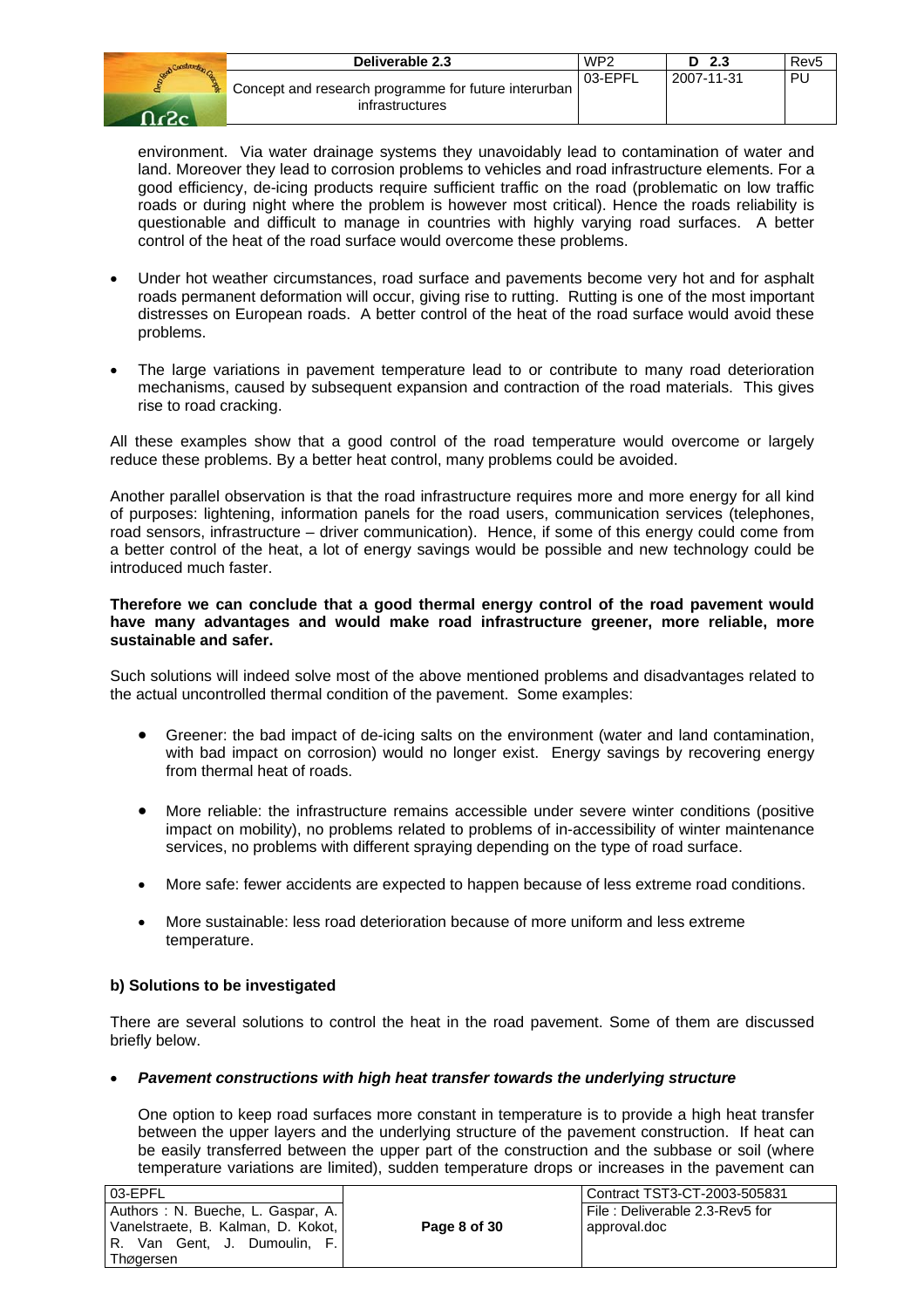|     | Deliverable 2.3                                                         | WP <sub>2</sub> | - 2.3      | Rev <sub>5</sub> |
|-----|-------------------------------------------------------------------------|-----------------|------------|------------------|
| ാം: | Concept and research programme for future interurban<br>infrastructures | 03-EPFL         | 2007-11-31 | PU               |

be highly reduced. Such constructions have advantages in winter and in summer: In winter temperature can be kept more easily above zero (no ice). In summer, sudden rises in temperature are avoided and hence there is a positive impact on permanent deformation.

#### • *Pavements that are thermally well-isolated from the air temperature*

Another option is to construct pavements that are thermally well-isolated from the surrounding air temperature. This solution implies the use of new materials on the road surfaces that act as thermal insulators.

## • **Pavement constructions and heat storage**

Another interesting option, which can possibly be combined with some of the other solutions, is to store heat and use it for other purposes or convert it into other types of energy, which can then be used for lightening, panels, …

## • *Embedding of new materials in road pavements which act as de-icings products.*

A fourth solution which is particularly useful to keep road surfaces free of ice can be achieved by embedding materials in road pavements that have an impact on the phase transition and lower the freeze-thaw transition temperature of pavement materials. These materials should be high heat capacity materials. Such materials have the same role as de-icing products, but are always present and stay always in-place.

#### **c) Research plan**

For each of the solutions the following aspects should be addressed:

- Several suitable technical solutions for a better control of the heat in the road structure should be worked out in detail.
- These solutions will require adequate models to describe the heat transfer in a road infrastructure up to the building of their thermal command laws.
- Detailed designs for these road constructions and for these new road materials will be needed. These are necessary for the contractors, for road authorities and for producers of these new materials and technologies.
- The efficiency of the different solutions needs to be studied, not only for what concerns heat transfer and control, but also the impact on general performance should be studied : Besides heat control, road materials and pavements have to fulfil many aspects of performance: workability, permanent deformation, durability, bearing capacity, resistance to cracking, etc. These new materials and/or constructions will only be accepted if road authorities have the guarantee that equivalent performance can be reached with these products and that contractors can show that they fulfil the performance requirements.
- Some demonstration projects should be realised to convince road authorities, contractors, road designers and policy makers of the new solutions
- Recommendations for production and laying of the materials or road constructions are necessary for contractors, road authorities, notifying bodies or other control instances. These should follow from the realisation of demonstration projects.
- A cost analysis is another necessary step to convince road authorities and road owners, policymakers, road designers and contractors
- Environmental impacts should be studied for each of the solutions

| 03-EPFL                                                                                                                  |              | Contract TST3-CT-2003-505831                   |
|--------------------------------------------------------------------------------------------------------------------------|--------------|------------------------------------------------|
| Authors: N. Bueche, L. Gaspar, A.<br>Vanelstraete, B. Kalman, D. Kokot,<br>  R. Van Gent, J. Dumoulin, F.  <br>Thøgersen | Page 9 of 30 | File: Deliverable 2.3-Rev5 for<br>approval.doc |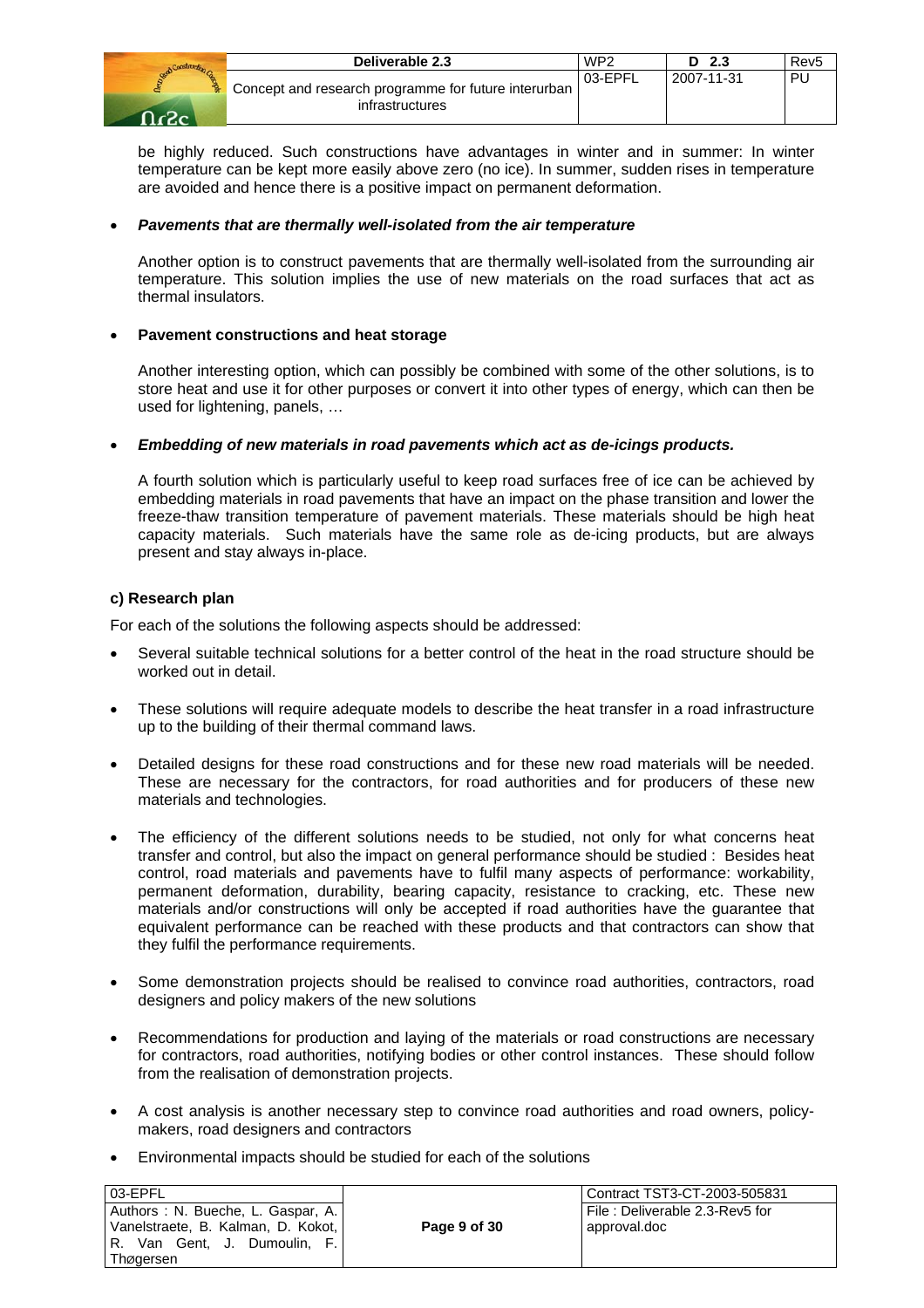|         | Deliverable 2.3                                                                       | WP <sub>2</sub> | D 2.3      | Rev <sub>5</sub> |
|---------|---------------------------------------------------------------------------------------|-----------------|------------|------------------|
| - כי- ו | <sup>1</sup> Concept and research programme for future interurban,<br>infrastructures | 03-EPFL         | 2007-11-31 | PU               |

# **d) Financial estimate**

The cost of such an extensive research project is estimated to be about 10 million Euros. This cost is however negligible compared to the benefits of the project.

- A complete or very drastic reduction of consumption of de-icing products in Europe
- A very drastic cut in the budget for road rehabilitation, since rutting and cracking will be highly reduced.
- A drastic cut in the total cost and loss that result from accidents that are the consequence of severe winter circumstances
- A drastic reduction of the cost related to a reduced mobility
- A gain in energy from thermal heat of pavements, which can be used in the aside energy consumption, such as panels, lightening, vehicle-infrastructure communication.

# *3.2 Preserving natural resources in road construction*

## **a) The problem**

In many areas of Europe it is becoming increasingly difficult to obtain high quality aggregate resources for road construction. There are two main reasons for this development:

- Local authorities do not permit new quarries to be opened for reasons of natural protection
- Good materials are becoming scarce, resulting in high costs.

The problems are usually solved by transporting high quality materials from areas where the supply situation and prices are more favourable. This means extensive transport with heavy trucks resulting in increased fuel consumption and  $CO<sub>2</sub>$  emissions and at the same time also increased wear of the existing road network.

In some regions aggregates can be manufactured by crushing of suitable rocks. This process however requires energy for the crushing process.

Another option which is gaining more and more interest as a result of these expected developments is to use local materials of a quality which would normally not be considered good enough for road construction.

The problem of scarce resources is of regional/national character. It can be expected that it will be of growing importance as the protection of natural resources and nature areas is getting more and more attention.

It can be envisaged that in the future the scarce resources of high quality construction materials would be restricted to use in more critical constructions like bridges and buildings. A result of such an approach would be that the road construction industry will have to make best use of the materials that are left.

The main economic interest in this problem area lies with the road authorities that will experience the higher costs resulting from these expected developments. Also society costs resulting from increased transport should be considered.

#### **b) Solutions to be investigated**

In order to substitute virgin aggregate with marginal/local and recycled materials, already existing methods for stabilisation and/or recycling should be promoted and further developed. The methods and products to be considered include:

• In-situ recycling of existing pavements, both bituminous and cementitious and also unbound materials.

| 03-EPFL                                                                                                                          |               | l Contract TST3-CT-2003-505831                    |
|----------------------------------------------------------------------------------------------------------------------------------|---------------|---------------------------------------------------|
| Authors: N. Bueche, L. Gaspar, A.  <br>  Vanelstraete, B. Kalman, D. Kokot,  <br>R. Van Gent, J.<br>Dumoulin. F.I<br>∣ Thøgersen | Page 10 of 30 | l File : Deliverable 2.3-Rev5 for<br>approval.doc |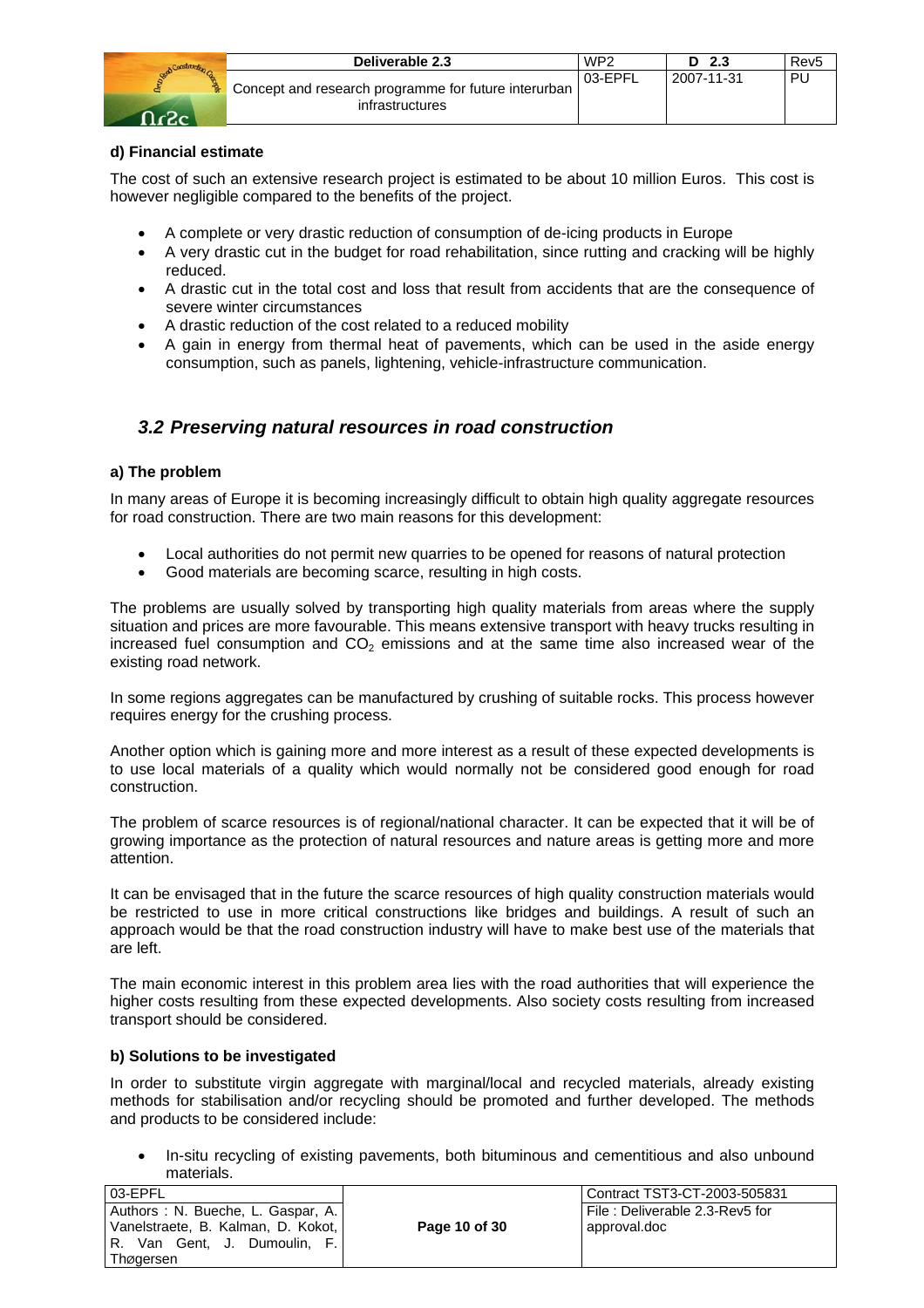|     | Deliverable 2.3                                                         | WP <sub>2</sub> | 2.3<br>D   | Rev <sub>5</sub> |
|-----|-------------------------------------------------------------------------|-----------------|------------|------------------|
| ി.പ | Concept and research programme for future interurban<br>infrastructures | 03-EPFL         | 2007-11-31 | PU               |

- Further development of binder technology for in-situ recycling and stabilisation; cement, bitumen, foam bitumen etc.
- Soil improvement by use of lime, cement and special road binders.
- Stabilised base layers with recycled/alternative/local materials.
- Chemical stabilising agents.
- Further use of locally available alternative materials like demolition rubble, fly ash, municipal solid waste bottom ash.
- Further development and implementation of national and international standards for environmental friendly road construction.

These methods are to some extent already used, however in many countries more traditional methods still prevail as virgin aggregates have been easily accessible and at the same time road professionals have had more confidence in the traditional well-documented methods.

In order to promote the use of these alternative road construction methods, a number of demonstration projects could be set up, where it is defined as a prerequisite, that practically no virgin aggregate must be hauled to the construction side, i.e. all construction should take place using materials that are either recycled or found in the immediate vicinity of the construction site. For the case of local marginal materials this would usually require that these materials must be stabilised with various binders/stabilising agents.

With the present technology, wearing course materials would have to be excepted from this requirement, since these must live up to strict functional requirements like good friction and noise reduction.

More precisely, as a starting point it could be defined that less than 10% of the total materials used at a specific construction site should be virgin materials, this including new binders and wearing course materials. With the methods currently available the fulfilment of this requirement is not unrealistic.

Such demonstration projects should ideally be realised in a number of different countries or regions in order to demonstrate the feasibility with different local materials and construction practises. Furthermore, demonstration projects would be very important to raise the awareness in the local road construction communities of the challenges of depleting resources and the various new methods to meet these challenges.

Life Cycle Assessment methods will be important tools to evaluate the economic and environmental viability of the new construction practises.

#### **c) Expected benefits**

With the present market situation, costs may initially be higher than for a traditional solution, where good quality aggregate is transported from other regions. However, envisaging higher costs for (and possible restrictions on) transport of high quality aggregate in the future, a favourable total economy can be expected.

This will especially be the case in regions where traditional road construction materials have already now become very costly. Construction methods where small amounts of relatively expensive binder materials are added to local marginal materials can prove very cost effective.

Other important benefits include large potentials for reduced environmental loads through transport savings. These savings will be realised through reduced hauling of virgin materials, but also through reduced excavation and deposit of materials that will have to be removed from the construction site when using traditional methods.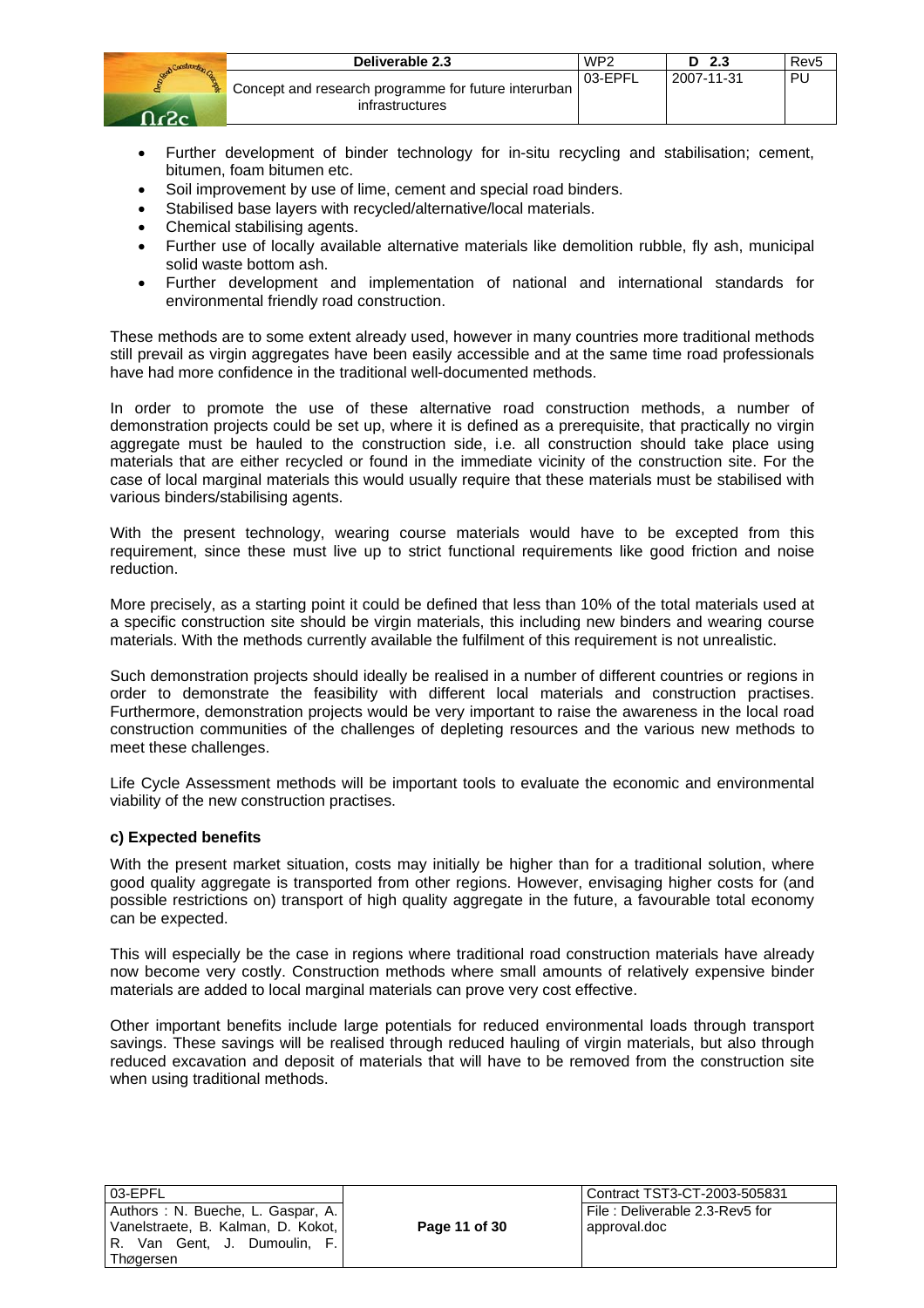|        | Deliverable 2.3                                                                       | WP <sub>2</sub> | - 2.3<br>D | Rev <sub>5</sub> |
|--------|---------------------------------------------------------------------------------------|-----------------|------------|------------------|
| ⊸ביה ח | <sup>1</sup> Concept and research programme for future interurban,<br>infrastructures | 03-EPFL         | 2007-11-31 | PU               |

# **4. Research ideas towards Smart and Safe Infrastructure**

# *4.1 Smart road infrastructure*

## **a) The problem**

In many countries, the optimisation of the maintenance work and the increasing of the security aspects are a permanent challenge for the road owner. Indeed, by optimising these aspects, the road authority would be able to limit the expenses and make a more accurate planning of the further job sites. Thus, costs will be saved for the road owner, but also for the road user as a better infrastructure management would limit the congestion on the road network

Moreover, infrastructure performances and reliability are considered to be very good indicator of the development of a road network for a given region. Indeed, a good road infrastructure is a first important condition for the economical, societal and ecological development.

Considering these aspects, it seems obvious that a smart and intelligent road would allow the road owner to have a more accurate planning and consequently reduce the allocated costs to its infrastructure.

On the other hand, very important developments have been achieved in the measurements systems, this by applying various technologies. This evolution of the devices for measuring different characteristics could also be used in order to obtain a smart and intelligent road infrastructure

## **b) Solutions to be investigated**

In order to propose some solutions to the current needs, a special emphasis has been put on these road aspects, this in particular during the last decades with the very important developments in intelligent road systems (ITS) and the effort put in research by performed by car manufacturer as well. Indeed, a certain number of development have been carried out in different domains and a combination of various techniques would allow a better pavement analysis and management system.

The general scope of the solution proposed would be to consider the road as a patient which goes to the doctor that is the road owner or manager. Hence, a first phase would be to identify what are the critical parameters that need to be measured on a road section, this in order to assess the pavement "health". For instance, it has been found that following parameters are first importance for a pavement assessment:

- Deformation at the bottom of the asphalt layer, for the verification of fatigue resistance
- Rutting at the top of the pavement
- Surface characteristics as for example skid resistance and evenness
- Pavement surface distresses like cracks, potholes, …
- …

After the first phase of pavement characteristics identification, the next step consists in the measurement of the selected parameters. In order to achieve this, a wide range of measurement system exists and the selection will be performed in function of the reliability, installation procedure, data acquisition system and price as well.

For the measurement of the deformation at the bottom of the asphalt layers, different solutions exist with strain gauges as commonly used or innovative technologies like optical fibre. Nowadays, different researches have been performed or are still in progress in order to identify the potential of optical fibre and its possible application in road infrastructure. Indeed, optical fibre represents a very promising measurement system with a good reliability and accuracy.

For the measurement of surface characteristics, some very important information can be provided by the car behaviour. Indeed, by measuring the effort on the car axle during braking and the braking

| 03-EPFL                                                                 |               | Contract TST3-CT-2003-505831                   |
|-------------------------------------------------------------------------|---------------|------------------------------------------------|
| Authors: N. Bueche, L. Gaspar, A.<br>Vanelstraete, B. Kalman, D. Kokot, | Page 12 of 30 | File: Deliverable 2.3-Rev5 for<br>approval.doc |
| R. Van Gent, J. Dumoulin, F.<br><b>Thøgersen</b>                        |               |                                                |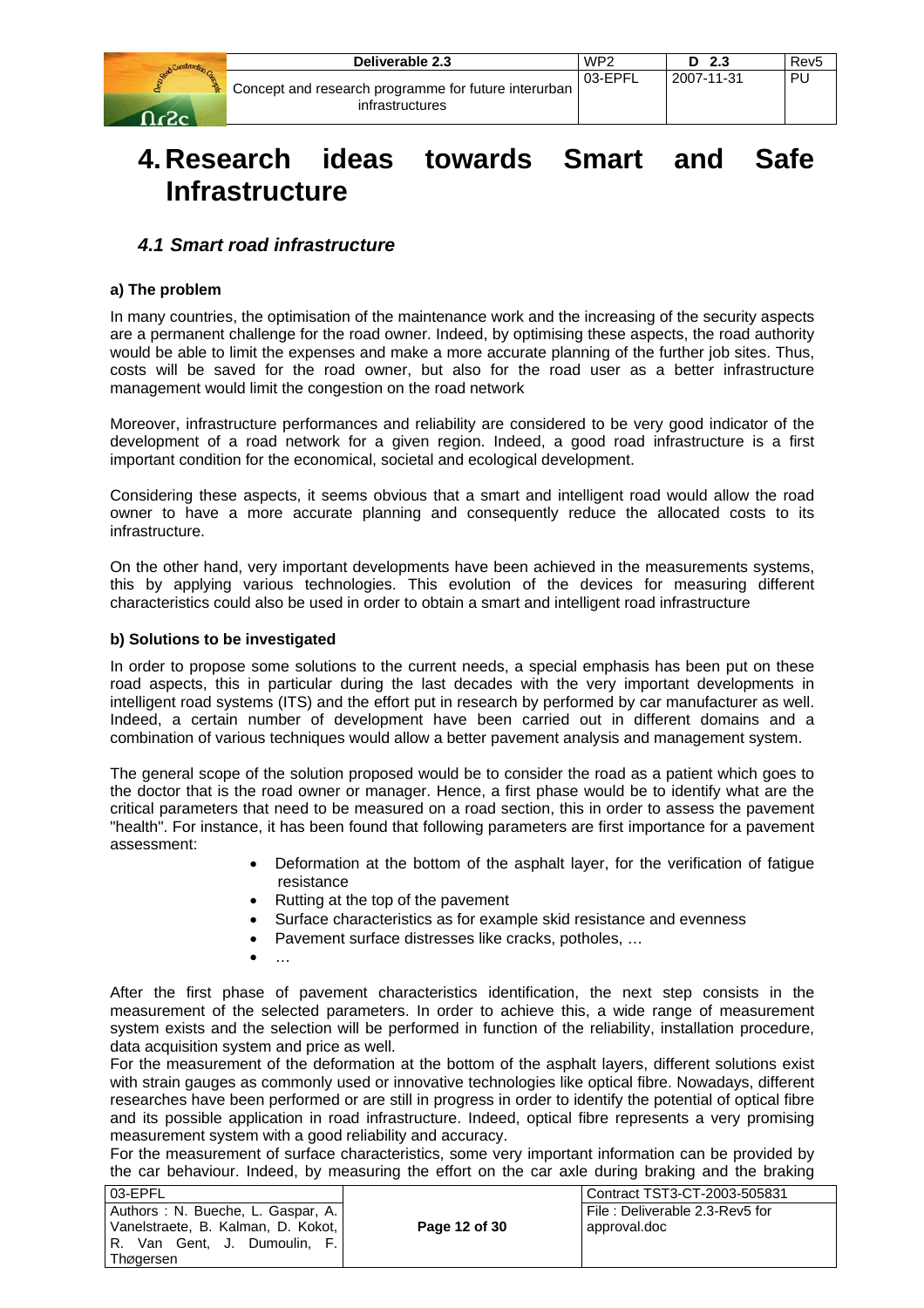|                         | Deliverable 2.3                                                                       | WP <sub>2</sub> | - 2.3<br>D.  | Rev5 |
|-------------------------|---------------------------------------------------------------------------------------|-----------------|--------------|------|
| $\overline{\mathbf{C}}$ | <sup>1</sup> Concept and research programme for future interurban,<br>infrastructures | 03-EPFL         | l 2007-11-31 | Ρl   |

distance as well, some information concerning the road evenness and polishing could be deduced. Moreover, the installation of very compact accelerometers on a car would also provide some data about the road evenness. For all these measurement using cars, the car-to-car communication properties could be used, this especially for the security aspects. Indeed, by analysing the braking distance and determining the road condition, a selected car could send the collected information to the upcoming cars and this permit to avoid some incidents.

In addition to the possible novel technologies, the utilisation of existing measurement systems would also be very appreciate. Indeed, a weight in motion (WIM) station will give some key data for a further calculation using pavement deformation for instance. Moreover, the WIM station could be modified with a warning system in order to directly identify the overloaded vehicles and maybe, register these vehicles with a camera coupled to the WIM. In addition to the repression aspect of such a system, this would allow a more important lifespan of the road infrastructure by identifying the overloaded vehicles that are a major cause of accelerated pavement deterioration.

Finally, after a measurement campaign of all the "vital" aspects of the road infrastructure, a synthesis and some calculation can be drawn in order to assess the pavement health. The general idea behind this pavement instrumentation and analysis is to provide to the road owner a tool for assessing the road network at any time, without going on the road site and closing the road. Indeed, one of the main aspects is the data acquisition that has to be very efficient with the possibility to make the measurement continuously or in a triggered mode. Then, all the data can be sent to a ftp server before to start the next measurement session if needed.

Of course, this survey of the pavement health could not be performed for the whole road network and a first step would be to identify the critical link to be monitored. This kind of solution would firstly lead to an intelligent and smart road that could communicate with its owner and provide some crucial information concerning its deterioration process. Moreover, this better comprehension of the pavement health will also have some repercussions on the security aspects that would be increased as well.

#### **c) Research plan**

For each of the solutions the following aspects should be addressed:

- For local on site measurement systems optimisation of detector positioning in the infrastructure has to be studied ;
- For field measurement their ability to work on board of dedicated vehicles or common vehicles has also to be studied, but also their performances ;
- A real scale experiment has to be built and study, mixing existing infrastructure and new infrastructure for complete trials.

#### **d) Expected benefits**

The expected benefits of a "smart and intelligent road" are very important. Indeed a good instrumentation and data analysis would lead to an optimisation of the maintenance work on one hand, and to an increased security on the other hand. However, these benefits are very difficult to estimate because they will vary from case to case, for instance in function of the size of the network, and frequency of measurements.

| 03-EPFL                            |  |  |  |
|------------------------------------|--|--|--|
| Authors: N. Bueche, L. Gaspar, A.  |  |  |  |
| Vanelstraete, B. Kalman, D. Kokot, |  |  |  |
| R. Van Gent, J. Dumoulin, F.       |  |  |  |
| Thøgersen                          |  |  |  |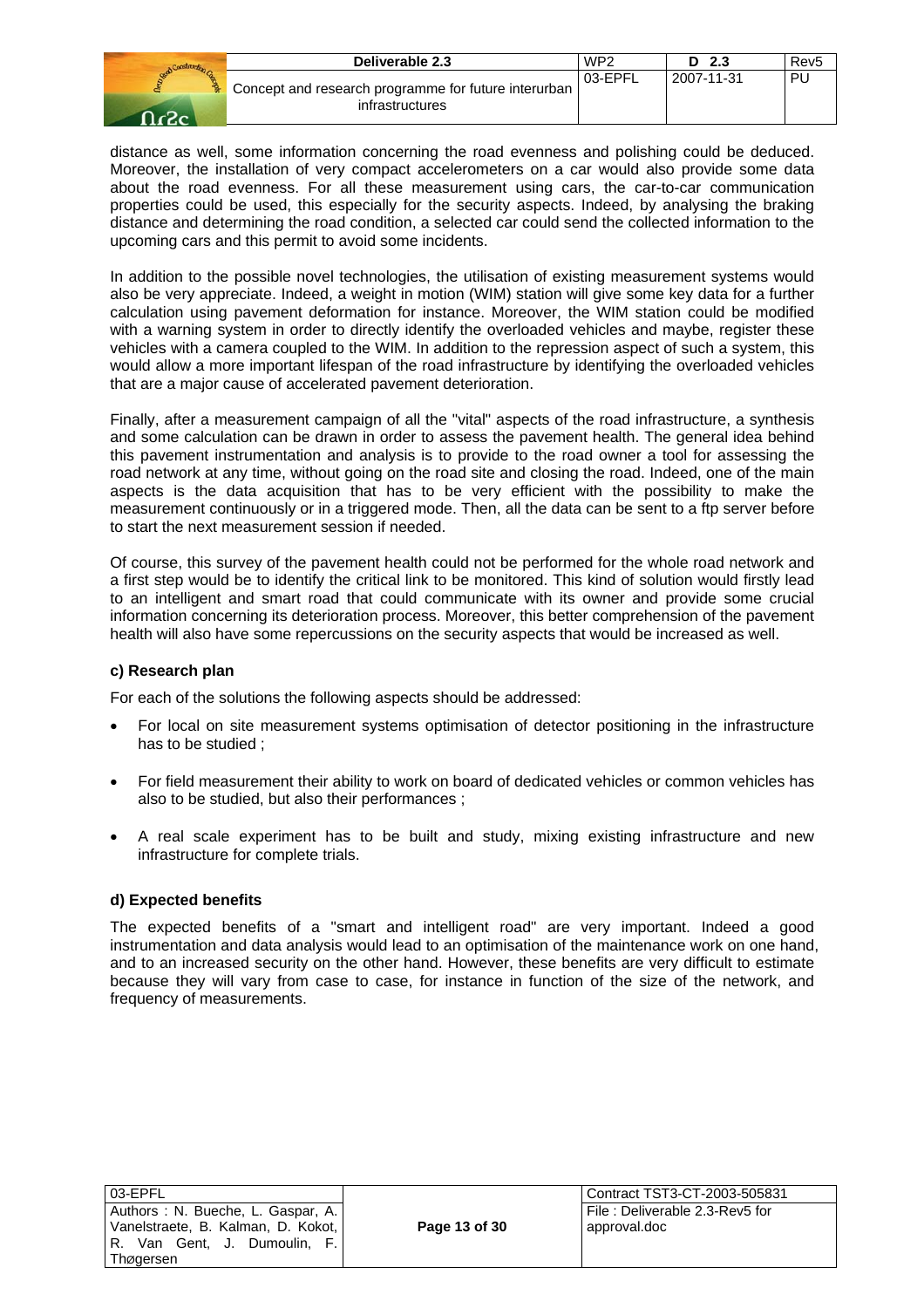|                     | Deliverable 2.3                                                         | WP <sub>2</sub> | D 2.3      | Rev <sub>5</sub> |
|---------------------|-------------------------------------------------------------------------|-----------------|------------|------------------|
| <b>RE</b><br>- ר- ר | Concept and research programme for future interurban<br>infrastructures | 03-EPFL         | 2007-11-31 | PU               |

# *4.2 Road construction innovations to improve safety*

# **Skid resistance aspects**

### **a) The problem**

Road Safety is an important issue. Nowadays not only the cost of maintenance, but also the hindrance has to be minimized. Since road infrastructure is crucial for the economy and mobility of people, it is of ultimate importance that roads are safe and accessible for road users, at any time. The road traffic volumes and axle loads are constantly growing in every country. The road administrator wishes to guarantee the quality of the road and contractors must be able to deliver a good pavement with a long maintenance free period. The grip on the road is provided by the skid resistance properties of the road in combination with the friction characteristics of the tyre. Investigations have shown that more accidents happen on road surface with low skid resistance. To guarantee the skid resistance during the service life of the road the interaction between road surface and tyres has to be improved. Hence the roads safety is questionable and difficult to manage in countries with highly growing traffic and more needs of new aggregates. Some examples:

- Tyre Road contact has been changed. Not only the axle loads became higher. Also the tyre tension has grown with the introduction of super singles. Currently the properties of road surfaces and tyres are not optimised to balance all of these effects. Rather, road engineers or tyre manufacturers concentrate on one or two separate aspects. Knowledge of how these effects interact with each other is very limited. Therefore, optimisation of tyres or road surfaces for one main effect could lead to negative impacts on the other properties.
- The behaviour of the skid resistance is not always what till now was expected. Because of the heavy traffic and high intensity the well-known road pavements has more wear and tear. So the road surface becomes more abraded. The skid resistance will end under the safety line and the service life will decrease when the usual good acting materials are used. The quality of the aggregate seems to be not appropriate anymore.
- Due to the need of silent roads the texture of the surface is changing. The skid resistance (friction) depends on the textural aspects of the mixtures. Also the need of roads that can resist the forces of the traffic growth, the mix composition changed. To improve the durability and/or to make silent roads other bitumen is used: The new bitumen is better resistant against wear and tear / abrasion. It lasts longer before the bitumen has disappeared from the surface of the stones, which give the road the normal skid resistance. The initial skid resistance braking force coefficient of these roads is not enough. When the bitumen has disappeared from the top of the surface, the aggregate gives the road surface the right properties.
- Good aggregates become rare: The quarry with good aggregates will exhaust one day. So we have to find new aggregates or alternatives. The standard test methods will not be appropriate anymore.

All these examples show that the skid resistance can be optimised in different ways.

#### **Therefore we can conclude that an optimising of the road and tyre characteristics would make road infrastructure greener, more reliable, more sustainable and safer.**

Such solutions will indeed solve most of the above-mentioned problems and disadvantages related to the actual uncontrolled thermal condition of the pavement. Some examples:

- Greener: less maintenance is needed. So the need of new materials and energy is lower.
- More reliable: the infrastructure remains accessible. Less hindrance from accidents due to slippery roads.

| 03-EPFL                                                                                                                    |               | Contract TST3-CT-2003-505831                      |
|----------------------------------------------------------------------------------------------------------------------------|---------------|---------------------------------------------------|
| Authors: N. Bueche, L. Gaspar, A.<br>Vanelstraete, B. Kalman, D. Kokot,<br>I.R. Van Gent, J.<br>Dumoulin. F.I<br>Thøgersen | Page 14 of 30 | l File : Deliverable 2.3-Rev5 for<br>approval.doc |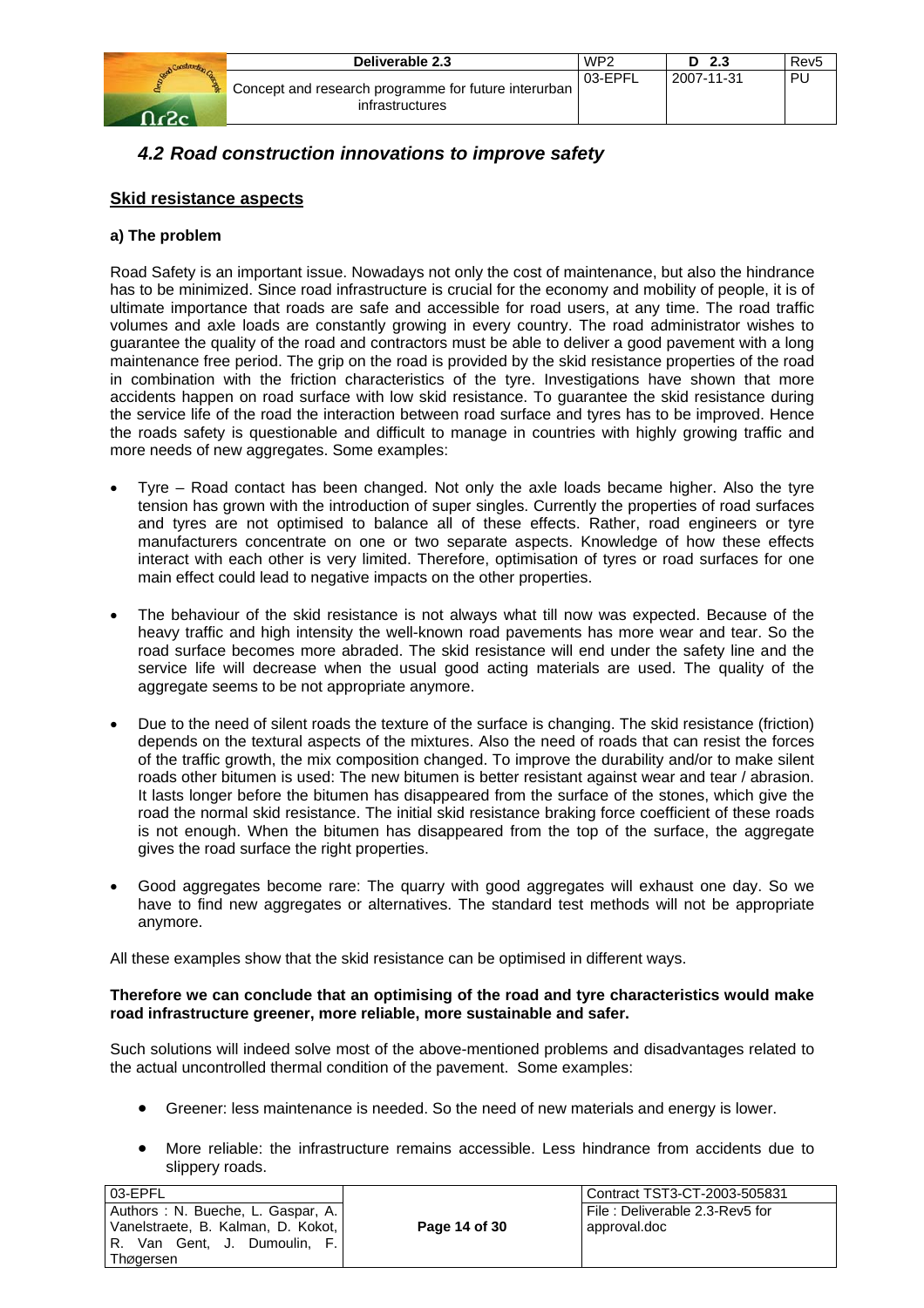

- Safer: fewer accidents are expected to happen because of safer road conditions.
- More sustainable: less deterioration of the skid resistance helps to extend the period to maintenance.

## **b) Solutions to be investigated**

There are several solutions to control the skid resistance of the road pavement. Some of them are discussed briefly below.

• **TYROSAFE<sup>2</sup>** – TYre and Road surface Optimisation for Skid resistance And Further Effects

Tyre – Road contact has been changed. Not only the axle loads became higher. Also the tyre tension has grown with the introduction of super singles.

However, although improving the tyre-road interaction to increase skid resistance has positive effects of improving safety, there may be negative effects such as increased rolling resistance and noise emissions. A higher rolling resistance means the use of extra energy to overcome this effect, which could lead to higher fuel consumption and  $CO<sub>2</sub>$  emissions. In these times, where environmental questions like noise, air quality and consumption of energy are becoming more and more important, any consideration of the safety benefits of improved skid resistance therefore needs to focus on rolling resistance and noise emissions as well.

To be able to assess the interdependencies between road and tyre it is necessary to measure the respective values for skid resistance, rolling resistance and noise emission. To accomplish this task, especially for skid resistance and noise, most European countries have developed their own measuring methods. To ensure the comparability of measurement results it is necessary to establish a common basis to which the different techniques can refer. In this context, the policies and standards of individual countries relating to skid resistance, rolling resistance and noise emissions vary considerably across the EU.

The same is true of the impact of climatic change, since current standards are based on historic responses to national requirements and climatic conditions. The potential effects of climate change, however, could mean that the assumptions on which these standards are based will change. Other measures needed to manage the effects of climate change may also have side effects on the characteristics of road surfaces and the skid resistance that they can provide.

Many of these issues have already been addressed and different EU countries have carried out research separately but there is a need to bring ideas together and establish what scope there is for developing a harmonised approach for the future. This is necessary to ensure increasing safety and greening of transport on European roads and not just on a national level.

This Coordinating Action will not only focus on the road surface but also on tyres and on the interaction between the road surface and tyres. Only an optimised interaction can lead to a high level of safety for drivers on the roads in European countries while ensuring the most positive greening effect, through reduction of  $CO<sub>2</sub>$  output and noise emissions.

This project will provide a synopsis of the current state of scientific understanding and its current application in national and European standards. It will identify the needs for future research and propose a way forward in the context of the future objectives of European road administrations in order to optimise three key properties of European roads: skid resistance, rolling resistance and tyre/road noise emission.

• *Reconsidering the desired values in the standard, extended with a new test to predict the behaviour of the skid resistance in the future due to the increasing (heavy) traffic.* 

<sup>&</sup>lt;sup>2</sup> TYROSAFE is a FEHRL project supported by the European Commission under the 7th Framework Programm

| 03-EPFL                            |  |
|------------------------------------|--|
| Authors : N. Bueche, L. Gaspar, A. |  |
| Vanelstraete, B. Kalman, D. Kokot, |  |
| R. Van Gent, J. Dumoulin, F.       |  |
| Thøgersen                          |  |

l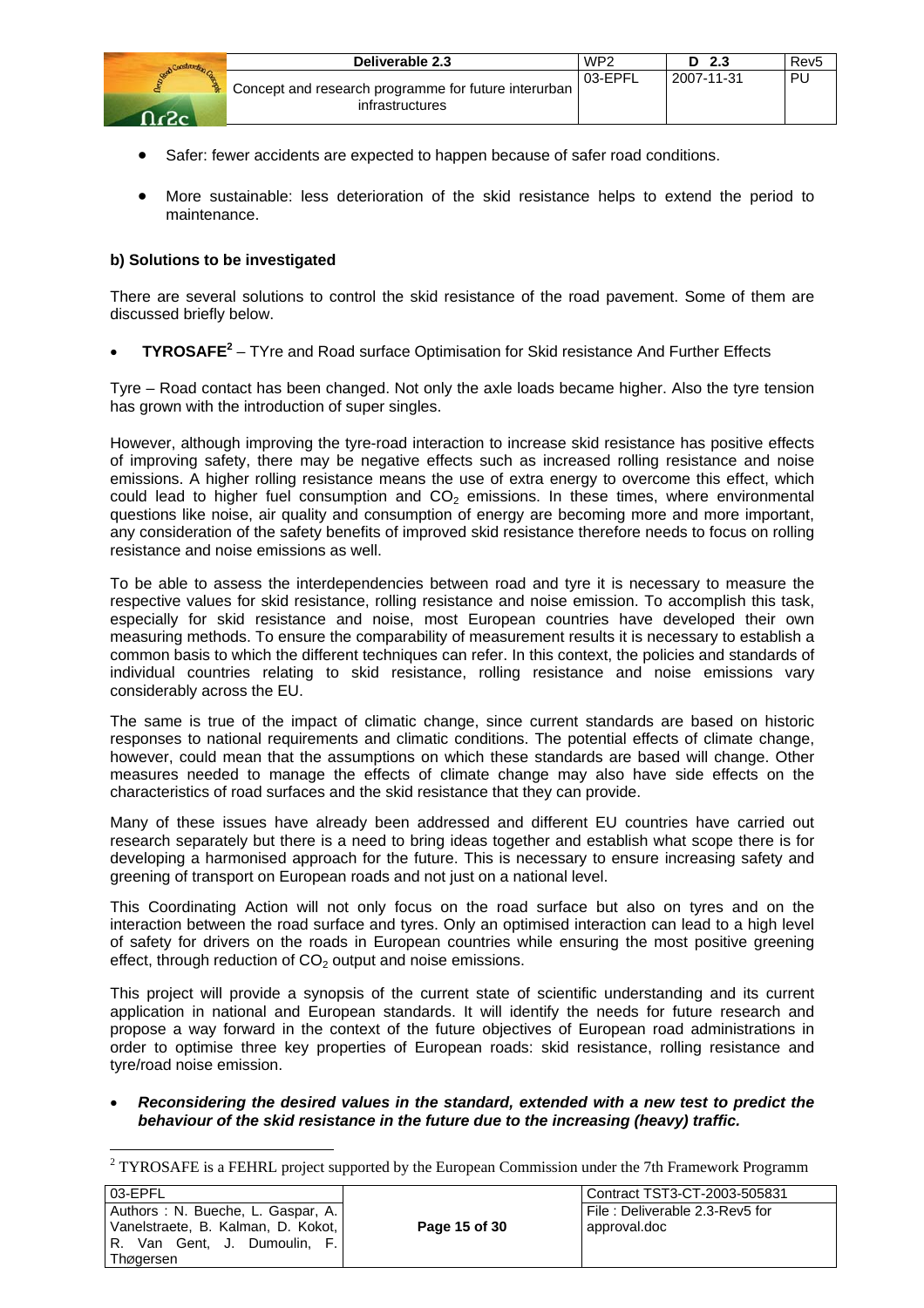|                 | Deliverable 2.3                                                                      | WP <sub>2</sub> | - 2.3<br>D. | Rev <sub>5</sub> |
|-----------------|--------------------------------------------------------------------------------------|-----------------|-------------|------------------|
| $\neg$ $\Omega$ | <sup>1</sup> Concept and research programme for future interurban<br>infrastructures | 03-EPFL         | 2007-11-31  | ΡI               |

The behaviour of the skid resistance is not always what till now was expected. The project was started after the skid resistance on different roads acts not the way that could be expected from the PSV-value of the aggregate. Because of the heavy traffic and high intensity the well-known road pavements has more wear and tear. So the road surface becomes more abraded. The skid resistance will end under the safety line and the service life will decrease when the usual good acting materials are used. The quality of the normally used aggregate seems to be not appropriate anymore, when aggregates with a relatively low PSV (polished stone value), approved in the standard, are used. With an extended test road surface can be abraded in the laboratory, with the Wehner & Schulze-test, so the long-term behaviour can be predicted again. And some aggregates with a relatively low can still be used. To investigate the road surface in situ, the Wehner & Schulze test will also be carried out in situ.

#### • *Improving the initial skid resistance by removing or adaptation of the bitumen on the surface*

Due to the need of silent roads and the need of roads that can resist the forces of the traffic growth, the mix composition changed. To improve the durability and/or to make silent roads other bitumen is used: The new bitumen is better resistant against wear and tear / abrasion. It lasts longer before the bitumen has disappeared from the surface of the stones, which give the road the normal skid resistance.

- 1. Improve the skidding resistance at young age by micro-incrustatation.
- 2. Removing the bitumen form the top of the surface with different techniques. Like air, sand and ice blasting.
- 3. Add special material to the asphalt mix to improve the initial skid resistance.
- 4. Sanding of the surface with special equipment on the asphalt paver.

#### • **Acceptance of new materials with among them the right specifications for skid resistance**

On some roads with porous asphalt ravelling appeared when it was not yet expected. Also on other locations in seemed the normal service life was shortened by the appearance of early ravelling. In the end it appeared that the aggregate was used from quarries with not only stones, but also a certain amount of clay. The aggregate was shipped and in the end used in the mix. It appeared that the clay was not really baked in the mixing process of asphalt. In the usual tests the clay "stones" dissolves when the aggregate is sieved out to determine the grading. And the material is not tested on the stone specifications.

Within a year the first clay stones disintegrated and disappeared in the matrix of the porous asphalt. Nowadays the use of the specific material from two quarries is forbidden.

Good aggregates become rare: The quarry with good aggregates will exhaust one day. So we have to find new aggregates. We have to be sharp and anticipate at the fact that for instance clay pollution can be among the delivered material, which can have a bad influence on the service life of the pavement. Every advantage has its disadvantage. When one specification is upgraded often another specification devaluates. We have to keep in mind to check all the properties of new materials otherwise some specifications can have a bad influence in the life cycle of the pavement. The standard test methods will not be appropriate anymore.

#### **c) Research plan**

• **TYROSAFE** – TYre and Road surface Optimisation for Skid resistance And Further Effects

First of all the coordination of the existing know-how is necessary. The TYROSAFE project does not do any research. The main objectives of the TYROSAFE project are to raise awareness, coordinate

| 03-EPFL                                                                                                         |               | l Contract TST3-CT-2003-505831                    |
|-----------------------------------------------------------------------------------------------------------------|---------------|---------------------------------------------------|
| Authors: N. Bueche, L. Gaspar, A.<br>  Vanelstraete, B. Kalman, D. Kokot,  <br>R. Van Gent, J.<br>Dumoulin. F.I | Page 16 of 30 | l File : Deliverable 2.3-Rev5 for<br>approval.doc |
| Thøgersen                                                                                                       |               |                                                   |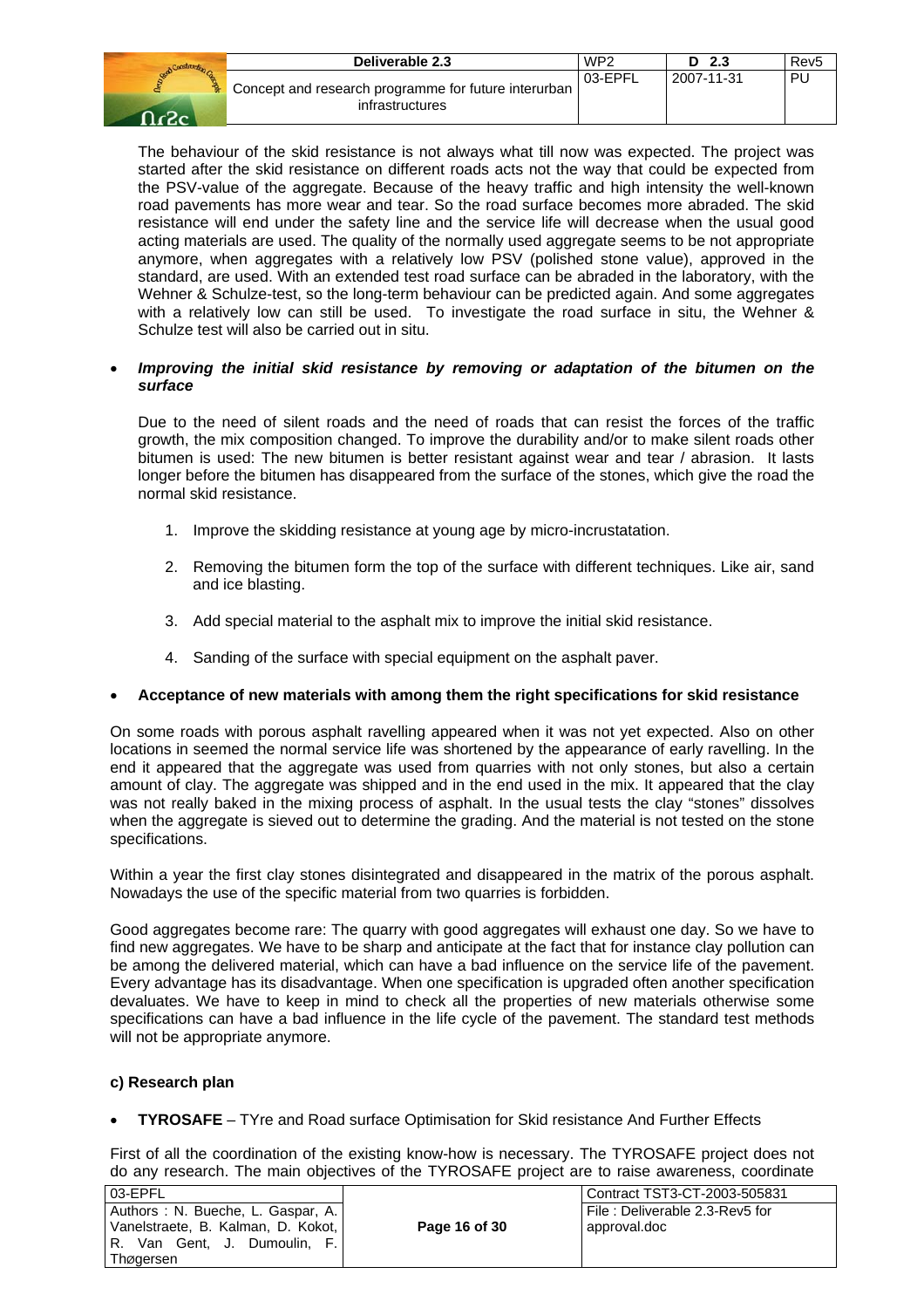|            | Deliverable 2.3                                                         | WP <sub>2</sub> | D <sub>2.3</sub> | Rev <sub>5</sub> |
|------------|-------------------------------------------------------------------------|-----------------|------------------|------------------|
| a.<br>ി.ാ. | Concept and research programme for future interurban<br>infrastructures | 03-EPFL         | 2007-11-31       | PU               |

and prepare for European harmonisation and optimisation of the assessment and management of essential tyre/road interaction parameters to increase safety and support greening of European road transport. Through the following operational objectives the consortium will work towards achieving this target.

- Setting up a platform and organising workshops/expert working groups
	- To collect and share existing knowledge including past, current and future research activities about skid resistance, rolling resistance and noise emissions,
	- To raise awareness concerning the safety relevance and greening influence of road surface parameters.
- Studying national standards/policies of different EU and neighbouring countries concerning skid resistance, rolling resistance and noise emissions, to document current practice in EU countries, to provide recommendations for a common European policy on skid resistance, rolling resistance and noise emissions.
- Developing a road map/an implementation plan including specific stages for the short, medium and longer term (2010, 2015 and 2020) towards the final harmonisation of skid resistance test methods and reference surfaces based on research work.

Creating one or more matrices showing interdependencies and environmental effects of the factors that influencing road surfaces and tyres in relation to skid resistance, rolling resistance and noise emissions. This matrix will allow knowledge gaps to be identified and indicate the need for future research work.

#### • *Reconsidering the desired values in the standard, extended with a new test to predict the behaviour of the skid resistance in the future due to the increasing (heavy) traffic.*

For the second solution a research plan is approved and some laboratories has been inscribed. So the status op the project is ongoing research. The investigations are now focussed on validating the system on local popular mixes. The new system can be used in other countries to predict the skid resistance and make better use of the materials by using good aggregate with bad skid resistance aspects in another later than the top layer.

#### • *Improving the initial skid resistance by removing or adaptation of the bitumen on the surface*

In different countries different techniques to improve the initial skid resistance are investigated or developed. The test results are only in the language of the country available. Together it is easier to solve a problem. Sharing the knowledge by translating the native reports is a first step to find out what techniques has to be developed.

# • **Acceptance of new materials with among them the right specifications for skid resistance**

The standard test methods will not be appropriate anymore and extra tests have to be added for good quality insurance. In the case of the clay pollution it is easy to examinate the aggregate before sieving. It is important to share such knowledge in all countries.

# **d) Financial estimate / benefits**

The costs the projects are hard to estimate. A global indication is given.

- **TYROSAFE** TYre and Road surface Optimisation for Skid resistance And Further Effects
	- o Low costs, as no research infrastructure is needed for a Coordinated Action
	- o Social benefits: increase in safety, reduction in pollution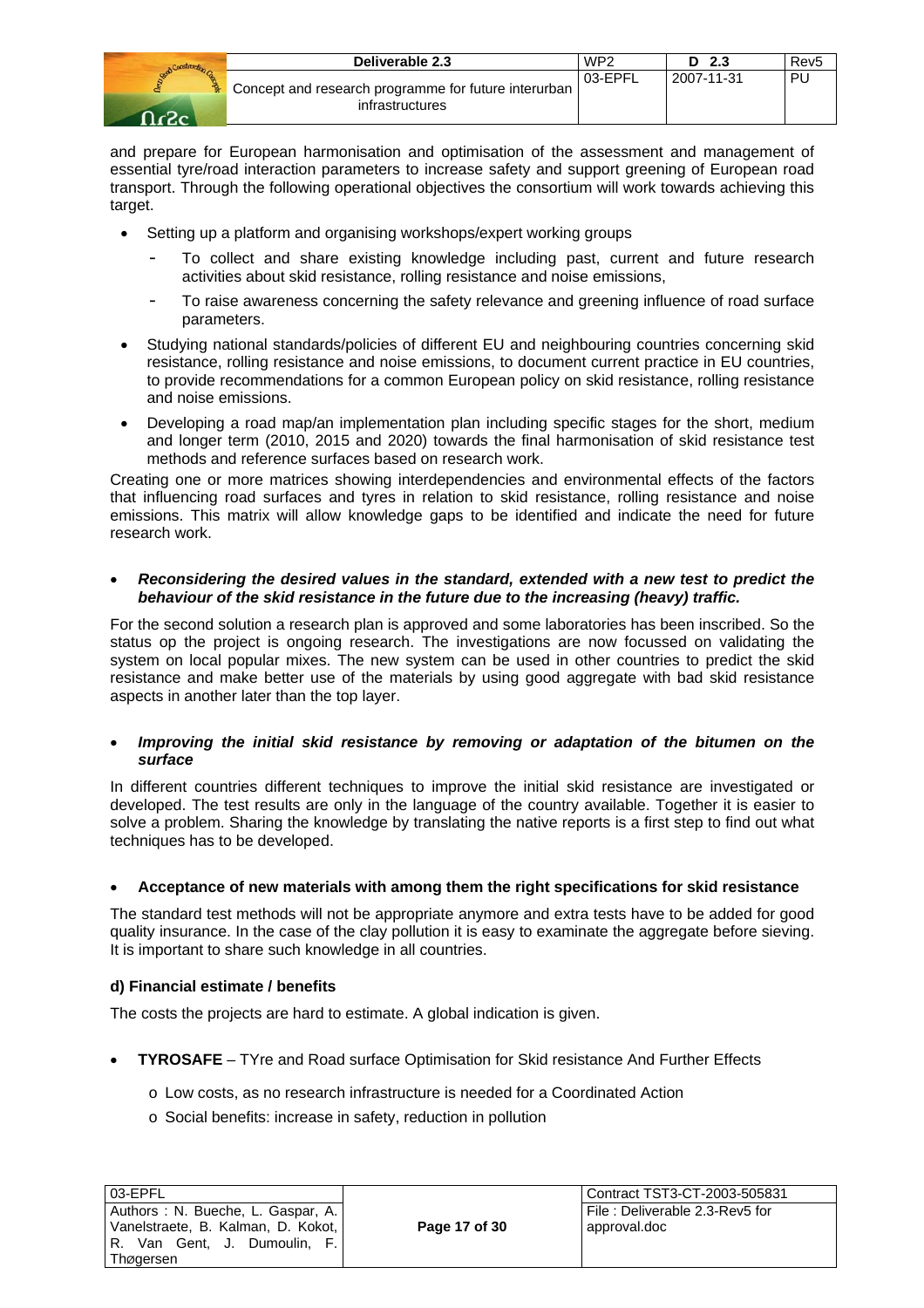| Deliverable 2.3                                                         | WP2     | D <sub>2.3</sub> | Rev <sub>5</sub> |
|-------------------------------------------------------------------------|---------|------------------|------------------|
| Concept and research programme for future interurban<br>infrastructures | 03-EPFL | 2007-11-31       | PU               |

- *Reconsidering the desired values in the standard, extended with a new test to predict the behaviour of the skid resistance in the future due to the increasing (heavy) traffic.* 
	- o Some costs, as in different countries research has to be carried out to infrastructure. In some countries research is probably not needed, because the problem doesn't exist because of there is no lack of high quality materials. (Rough estimate  $\epsilon$  100.000, -)
	- o Increase in safety
- *Improving the initial skid resistance by removing or adaptation of the bitumen on the surface* 
	- o Some costs, because the reports on the subject must be translated. In the end we can find out if more research is needed. (Rough estimate € 200.000, -)
	- o Increase in safety
- **Acceptance of new materials with among them the right specifications for skid resistance**
	- o Low costs. At this time only the problem of the clay pollution of aggregates is discussed. A new test must be implemented.

## **Solution for tunnels**

#### **a) The problem**

Road Safety is an important issue. Frontal and side crashes are very critical accidents; in tunnels the risk is higher, because a car/truck cannot manoeuvre to the side. Also a big accident in a tunnel has more impact. Not only the number of people and cars involved. Also the repair works after an accident will give lots of hindrance.

Unsafe overtaking and not keeping the lane can be a problem in a tunnel. Not only in tunnels that travel both ways. Also a burning engine of a truck that is in a tunnel is a problem. Trucks going up the mountain produce polluted air. In a tunnel with two driving directions the air is not really ventilated. In countries with winter sports special telepheriques and cable cars are developed for the skiing and boarding people. The technique is available. With less snow and more environmental guard, the need of new installations decreases.

Combining a new lane keeping system with a motorised cable pulling / lowering system can prevent accidents and save energy.

If the tunnel safety increases it has a good influence on different aspects. Some examples:

- Greener: less air pollution in the tunnel.
- More reliable: the infrastructure remains accessible. Less hindrance from accidents due to frontal and side crashes or overheated engines.
- Safer: fewer accidents are expected to happen because of safer road conditions.
- More sustainable: fewer replacements in the tunnel.

#### **b) Solutions to be investigated**

| 03-EPFL   |  |                                    |  |
|-----------|--|------------------------------------|--|
|           |  | Authors : N. Bueche, L. Gaspar, A. |  |
|           |  | Vanelstraete, B. Kalman, D. Kokot, |  |
|           |  | R. Van Gent, J. Dumoulin, F.       |  |
| Thøgersen |  |                                    |  |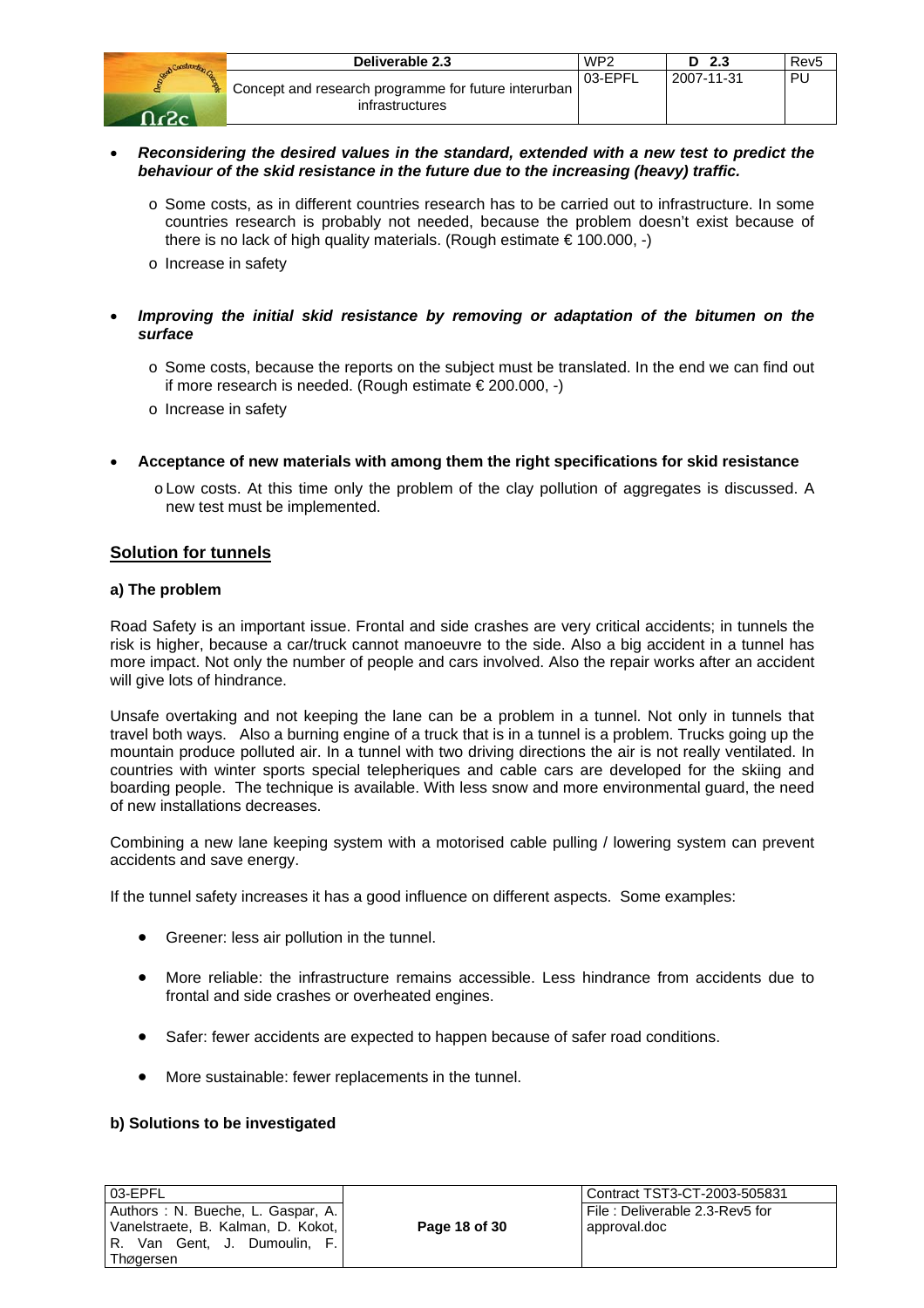|    | Deliverable 2.3                                                         | WP <sub>2</sub> | - 2.3      | Rev <sub>5</sub> |
|----|-------------------------------------------------------------------------|-----------------|------------|------------------|
| ă. | Concept and research programme for future interurban<br>infrastructures | 03-EPFL         | 2007-11-31 | PU               |

At first it is important that the trucks keep their own lane. With a cable car system it can be possible. The energy for pulling a truck up the hill can be recovered from trucks going downhill in the tunnel.

## **c) Research plan**

- Investigate what the possibilities are and what it will cost,
- Setting up a platform and organising workshops/expert working groups to collect and share existing knowledge

## **d) Financial estimate / benefits**

The cost the projects are hard to estimate. It depends on the possibilities to integrate a system in old and new tunnels.

#### **Road geometry adaptation**

#### **a) The problem**

A **safe design** of the road lay-out is one of the elementary basics. Offering road users a clear and proper design is an important step to safety, as it enables them to recognise and assess the situation.

A rather simple way of achieving extra capacity on the highway system is to allow the use of hard shoulders during rush hours and in the case of accidents. The development of dynamic road markings makes it possible to optimise the use of the existing square metres of roadways. By narrowing the lane width (in combination with speed limitation), an extra lane can be created in cross section. At all network levels, dynamic road markings bring automatic changes of travel direction in reach. Less popular but effective is the creation of buffer zones holding cars near the access to a network. Restricted access (car by car) from these zones prevents exceeding the capacity on a congested road section. It is the choice between every car standing still or the majority proceeding on their journey. All these examples of measurements aimed at optimising the use of the existing roads directly or indirectly affect the behaviour of the road infrastructure. Changes of loading the pavement construction affect the performance. The problem is that the dynamic road marking systems are not yet durable enough.

#### **When a dynamic road marking system can be used, it would make road infrastructure more reliable and safer.**

Such solutions will indeed solve most of the above-mentioned problems and disadvantages. Some examples:

- More reliable: the infrastructure remains accessible. Less hindrance because of the possibility to improve the capacity with some sped limitations for safety.
- Safer: fewer accidents are expected to happen because of safer road conditions.

#### **b) Solutions to be investigated**

In the area of layout and outfitting, continued development of dynamic markings is the most striking development. After a number of demonstration projects and short-term pilots, two situations with dynamic markings have now been created and are being evaluated. Also the implementation in the road law is necessary.

#### **c) Research plan**

| 03-EPFL                            |  |  |  |
|------------------------------------|--|--|--|
| Authors: N. Bueche, L. Gaspar, A.  |  |  |  |
| Vanelstraete, B. Kalman, D. Kokot, |  |  |  |
| R. Van Gent. J. Dumoulin. F.       |  |  |  |
| Thøgersen                          |  |  |  |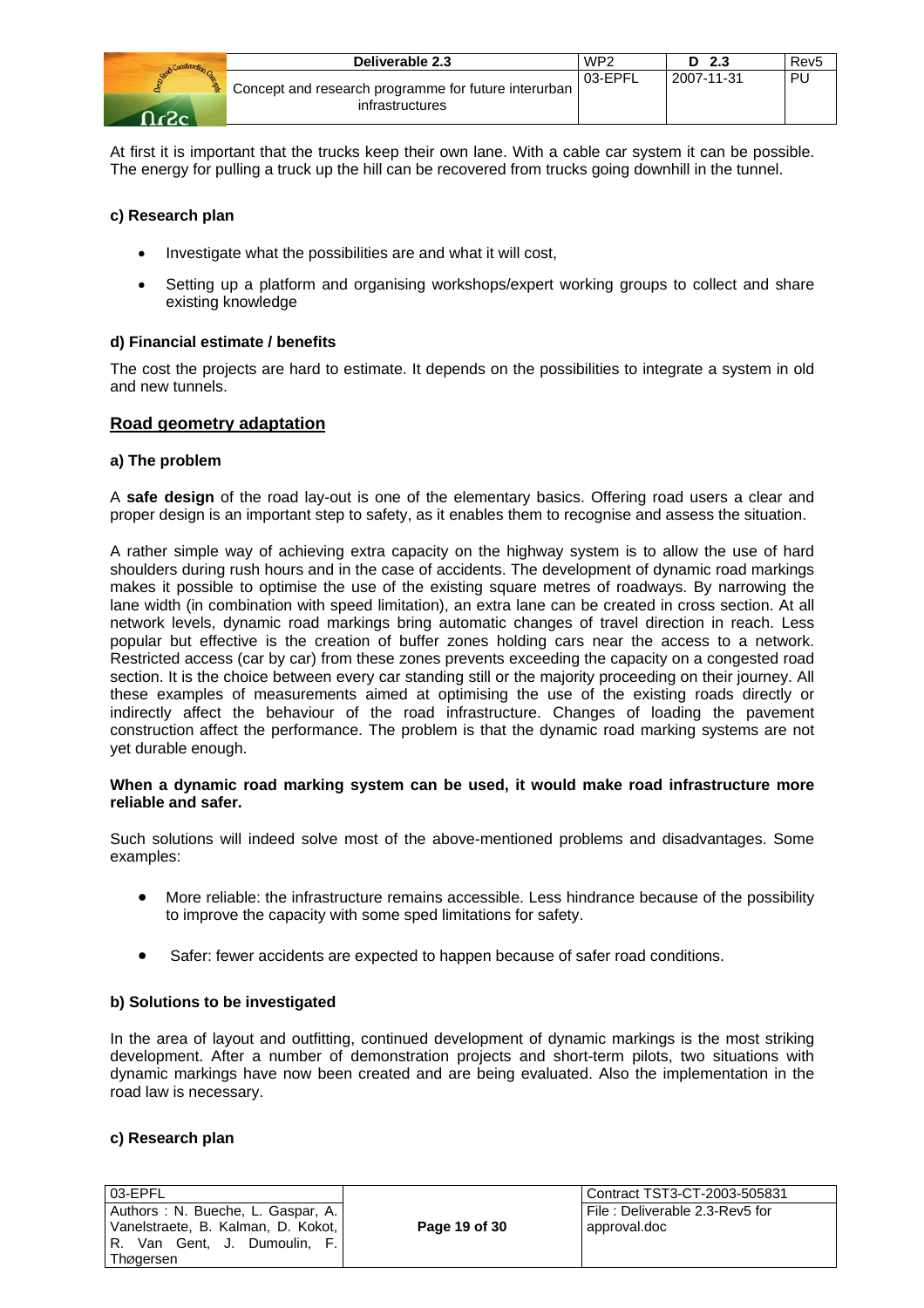|      | Deliverable 2.3                                                                      | WP <sub>2</sub> | D <sub>2.3</sub> | Rev5 |
|------|--------------------------------------------------------------------------------------|-----------------|------------------|------|
| -מ-ב | <sup>1</sup> Concept and research programme for future interurban<br>infrastructures | 03-EPFL         | 2007-11-31       | ÞI   |

Full scale testing on the demonstration projects gives more information about the durability and the reaction of the road users.

# **d) Financial estimate / benefits**

The cost the projects are hard to estimate.

| 03-EPFL                            |  |
|------------------------------------|--|
| Authors : N. Bueche, L. Gaspar, A. |  |
| Vanelstraete, B. Kalman, D. Kokot, |  |
| R. Van Gent, J. Dumoulin, F.       |  |
| Thøgersen                          |  |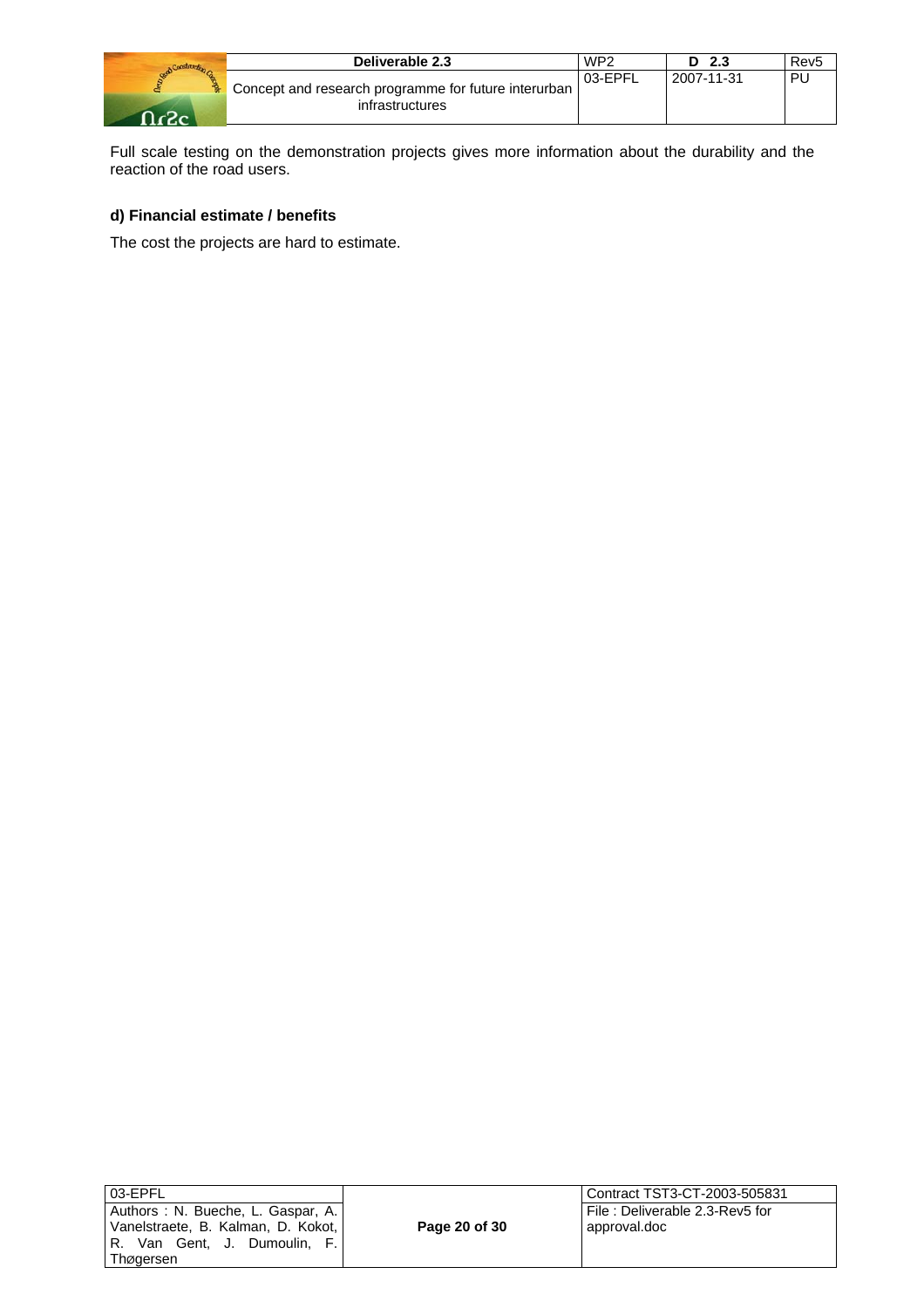|                       | Deliverable 2.3                                                         | WP <sub>2</sub> | 2.3<br>n.  | Rev <sub>5</sub> |
|-----------------------|-------------------------------------------------------------------------|-----------------|------------|------------------|
| <b>PERE</b><br>- כ- ב | Concept and research programme for future interurban<br>infrastructures | 03-EPFL         | 2007-11-31 | PU               |

# **5. Research ideas towards Reliable Infrastructure**

# *5.1 Management of highway assets*

## **a) The problem**

The roads are built to satisfy the needs for the safe, economic and comfortable transport of persons and goods. So, these properties of the road have to be created and maintained throughout the whole lifetime. The road owner has the responsibility to ensure the conditions mentioned above, besides the preservation of the assets value is among the main tasks of the road proprietor who usually transmits these activities to the road manager with a high share of responsibility.

Every country's highway network is considered as national assets. So, this network is owned by the state itself and the roads are managed by central and regional institutions appointed by government bodies. However, it is very hard for them to fulfil the expectations coming from the travelling public (safe, economic and comfortable journey) and from the state (preservation of road assets) due to the following two main reasons:

- the available financial means are always far from the justified needs,
- the expectations are often partly contradictory.

The number of road vehicles, and, consequently, the highway traffic volume and axle loads are constantly growing in every country. The higher GDP-levels create higher living standards which increase the expectations of the people towards quality highway service. They need more roads, preferably expressways with higher comfort and safety standards. If they are not satisfied with the highway infrastructure available, they utilize more and more the civil bodies (associations) to express their lack of satisfaction, even protest against the present situation with certain political consequences. So, it is the interest of the proprietor and the manager of roads to find an organized activity coordination, the so-called asset management for relieving the tension mentioned.

The problem is similar for road networks owned and managed by local authorities, municipalities etc.

The road sections in poor condition still have a certain value. The knowledge of this actual value, the so-called residual value is of utmost importance for the responsible preservation of the assets. The development of special evaluation techniques to measure this one is needed with various performance indicators, preferably uniform throughout Europe.

#### **b) Solutions to be investigated**

A sophisticated and well co-ordinated highway asset management can significantly contribute to the solution of the problem mentioned.

Partly the road authorities in their proprietary and manager roles, partly the road users (even the whole society) could utilize the results of the research activities listed in the following main selected topics:

- Elaboration of an organized methodology for the regular evaluation of road user needs (handling with complaints, organizing questionnaire surveys, meeting with the representatives of civil organisations, etc.),
- combination of user needs with the owner's (client's) expectations, and their use in the road managing decisions,
- proposals for the organisational system (number, size, regional distribution, interdependency, special expertise of staff, machinery etc.) for the most efficient management of road assets, (the "optimum" system would, of course, depend on the local situation),

| 03-EPFL                                                                                                                |               | Contract TST3-CT-2003-505831                   |
|------------------------------------------------------------------------------------------------------------------------|---------------|------------------------------------------------|
| Authors: N. Bueche, L. Gaspar, A.<br>Vanelstraete, B. Kalman, D. Kokot,<br>R. Van Gent, J. Dumoulin, F. I<br>Thøgersen | Page 21 of 30 | File: Deliverable 2.3-Rev5 for<br>approval.doc |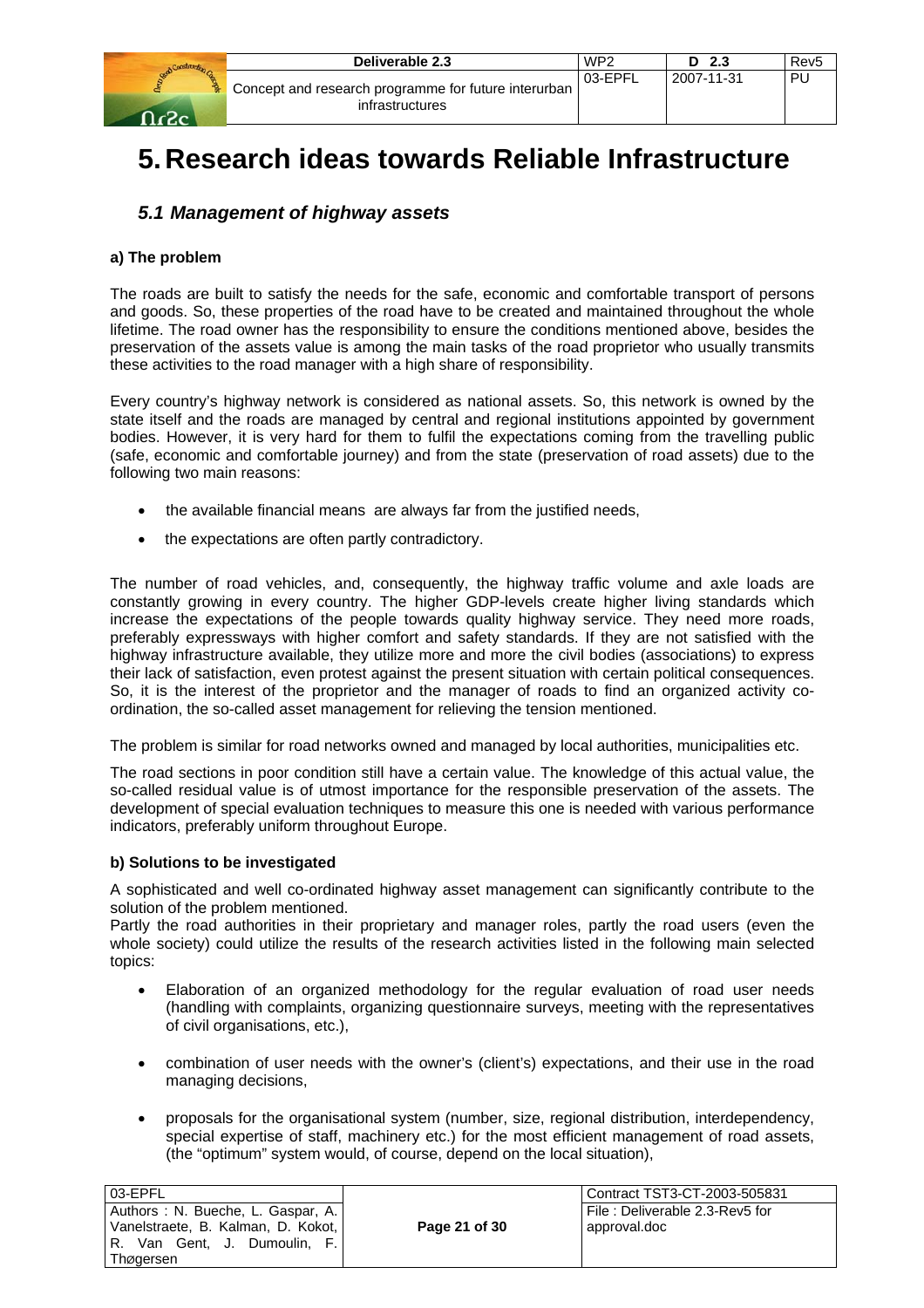| Send Construction Con |  |
|-----------------------|--|
|                       |  |
| <u>، جي</u><br>n.     |  |

| Deliverable 2.3                                                         | WP <sub>2</sub> | 2.3        | Rev <sub>5</sub> |
|-------------------------------------------------------------------------|-----------------|------------|------------------|
| Concept and research programme for future interurban<br>infrastructures | 03-EPFL         | 2007-11-31 | ' PU             |

- detailed analysis of the various business arrangements (e.g. own "in-house" work, outsourcing, PPP-constructions, etc.) from the point of view of long-term efficiency for the highway network; sensitivity analysis of the eventual local factors for the consequences of a decision in the topic,
- elaboration of a scientifically based road asset valuation system which allows the follow-up of the road infrastructure assets value (gross and net assets values for roads, bridges, tunnels etc.),
- elaboration of a scientifically based road condition monitoring survey system with high-speed measuring devices utilizing the "optimum" measuring frequency as a function of the deterioration speed of the condition parameter characterized and the pavement age,
- establishment of sophisticated Pavement Management System, Bridge Management System, Tunnel Management System, etc. preferably with the possibility for combining them into Road Management System or Infrastructure Management System for making higher level, nearly optimum decision in road management.

A recent world-wide questionnaire survey of a PIARC Technical Committee has proved that fully operational and really successful road asset management has nowhere been completed yet. So, the research activities recommended are highly necessary and timely.

## **c) Expected benefits**

The estimated expenditures of these extensive research activities can be some 10 million Euros. However, the expected much higher benefits can come from the following main sources:

- the whole management system is organized better than before, resulting in significant cost savings,
- the most reliable knowledge on the technical and condition data of the highway network concerned, as well as the availability of sophisticated management systems as useful technical tools can highly contribute to "nearly optimum" decisions with long-term benefits as lower life-cycle costs,
- the resulting high quality highway asset management reduces the costs of road users in terms of lower vehicle operating costs, accident costs and time (delay) costs (less traffic disruption is needed from the higher life cycles of more efficient pavement condition improving interventions).

Since the assets value of the national highways system in the countries of the European Union usually amounts to 10-100 billion Euro, and 1.0-2.0 % of the gross value (some 100-2000 million Euro) is spent yearly for maintenance and rehabilitation. If just 5 % (1 %) of this management cost can be saved by better management of the assets, in a single year (5 years) can be saved much more money than the research expenditure estimated.

| 03-EPFL                            |  |
|------------------------------------|--|
| Authors: N. Bueche, L. Gaspar, A.  |  |
| Vanelstraete, B. Kalman, D. Kokot, |  |
| R. Van Gent, J. Dumoulin, F.       |  |
| Thøgersen                          |  |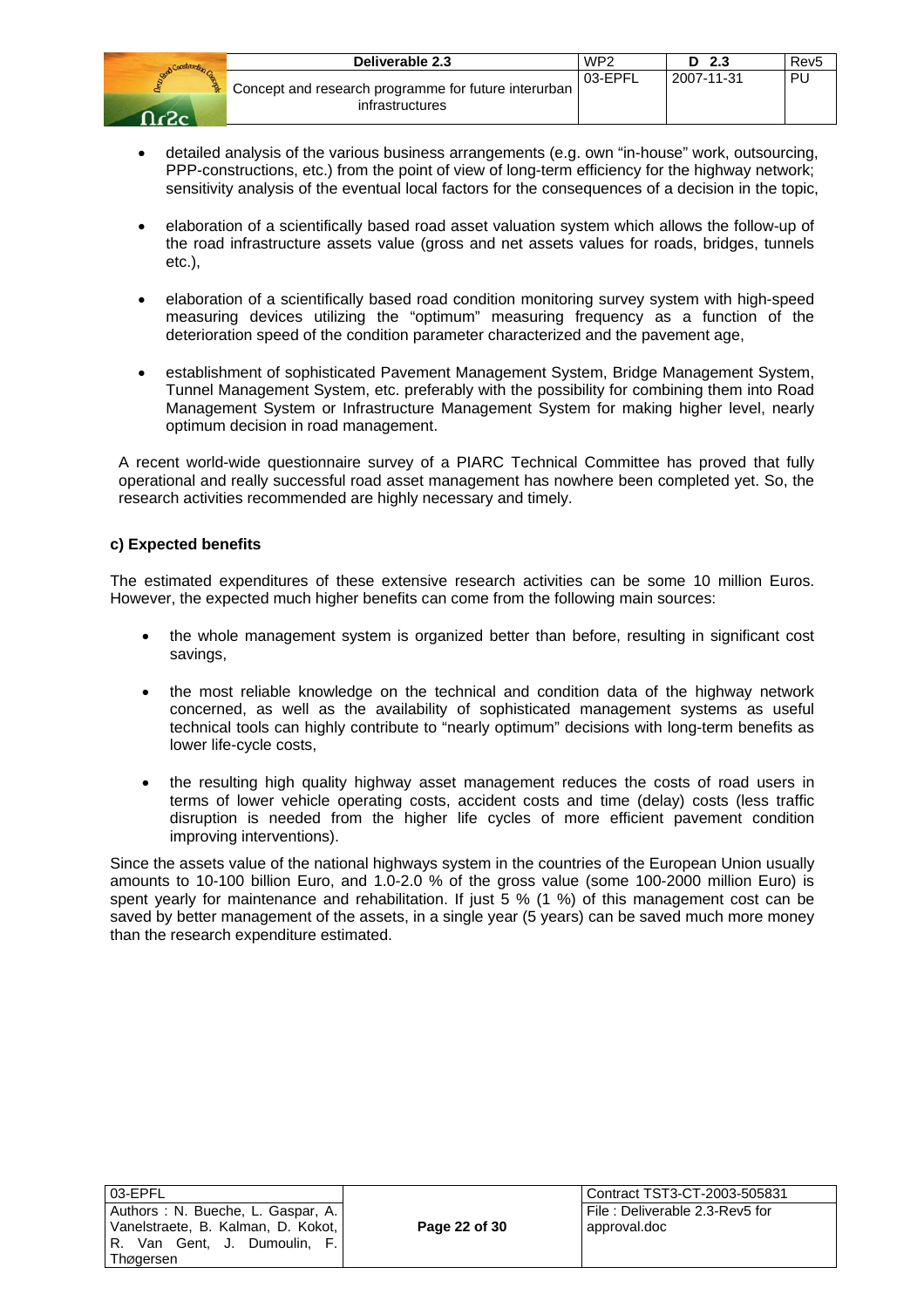| Deliverable 2.3                                                         | WP <sub>2</sub> | - 2.3      | <b>Revt</b> |
|-------------------------------------------------------------------------|-----------------|------------|-------------|
| Concept and research programme for future interurban<br>infrastructures | 03-EPFL         | 2007-11-31 | PL          |

# *5.2 Answers of the road sector to climate change*

# **a) The problem**

The past years can be characterised by the increased variability of the climate of Earth. Besides, a changing of the climate which is generally called global warming has been identified. The main features of the climate change are as follows: increasing the mean temperature on earth surface; damaging of ozone cover; changing in precipitation; more frequent extreme climatic events; general sea level rise. This changing in climate has a direct impact to the environment, economy and society. That is why, a lot of international protocols and agreements have been formulated and/or come into force recently. All of them try to find answers to the major challenges of this climate change. Since the meteorological processes mentioned affect also the performance of highways, the road sector has to react to this challenge.

## **b) Solutions to be investigated**

Since the actual features of climate change are rather complex, the possible answers can be found in various directions. Some of the feasible measures in the planning, design, construction, maintenance and operation of highways will be outlined emphasizing the fact that these ideas are just examples; some more can also come into foreground in the future.

"The past is no longer the key to the future". Several models have to be investigated for the future climatic trends which concentrate on the time series of temperature, precipitation, frequency of extreme events (storm, flooding etc). Risk management is needed in the field.

Combination of the adaptation and mitigation is necessary, however, there is more room for the former activities since the mitigation needs more time and co-ordinated action on behalf of the parties concerned.

The global warming means the exposure of road pavements to durable high temperatures, and in such or way, the resistance to the deformation of pavement structures should be increased. One of the possible ways in this field is the use of high-modulus asphalt preferably with polymer modified bitumen. This asphalt type can be effective in reducing the longitudinal and transverse waves of pavement surface if used as base courses (or binder course if any). The deformability of the structure could be practically discontinued if rigid pavement structures are built. The jointed and the continuously reinforced cement concrete pavement do not have lower E-moduli in hot weather, so they can lately withstand to the thermal load without rutting or longitudinal unevenness. (The actual pavement type selection is, of course, influenced by economic, environmental, human, traffic, geological, hydrological etc. parameters, and even local traditions.)

The more frequent extreme weather events (e.g. almost "tropical storms") can have imminent traffic safety hazard as well as negative consequences to pavement surface. The road engineers should strive for ensuring the high level of the skid resistance of pavement surface possibly all the time independent on the actual weather. This goal can be reached by careful geometrical design of roads, constructing surfacing with high macrotexture, ensuring the continuous well-functioning of drainage system, although a really effective solution to the problem can be expected from the use of drain asphalt wearing course with high porosity. (The reduced life cycle of these porous asphalts compared to that of the dense asphalt variants can limit their use). The very intense rain can deteriorate the slopes of earthwork if no special slope protection measures are taken.

The unexpectedly high precipitation can cause a high rise in ground water level, even flooding. As a consequence, the moisture content of subgrade increases reducing its strength.

Consequently, the performance of pavements is jeopardized by the poor support. The risk of this failure can be decreased, among others, by the following measures: building higher road embankments eventually with granular drainage courses in the fills, increasing the initial sub- grade strength e.g. by building capping layers, using bound mixtures for sub-base courses instead of

| 03-EPFL                                                                 |               | Contract TST3-CT-2003-505831                   |
|-------------------------------------------------------------------------|---------------|------------------------------------------------|
| Authors: N. Bueche, L. Gaspar, A.<br>Vanelstraete, B. Kalman, D. Kokot, | Page 23 of 30 | File: Deliverable 2.3-Rev5 for<br>approval.doc |
| R. Van Gent, J. Dumoulin, F.                                            |               |                                                |
| Thøgersen                                                               |               |                                                |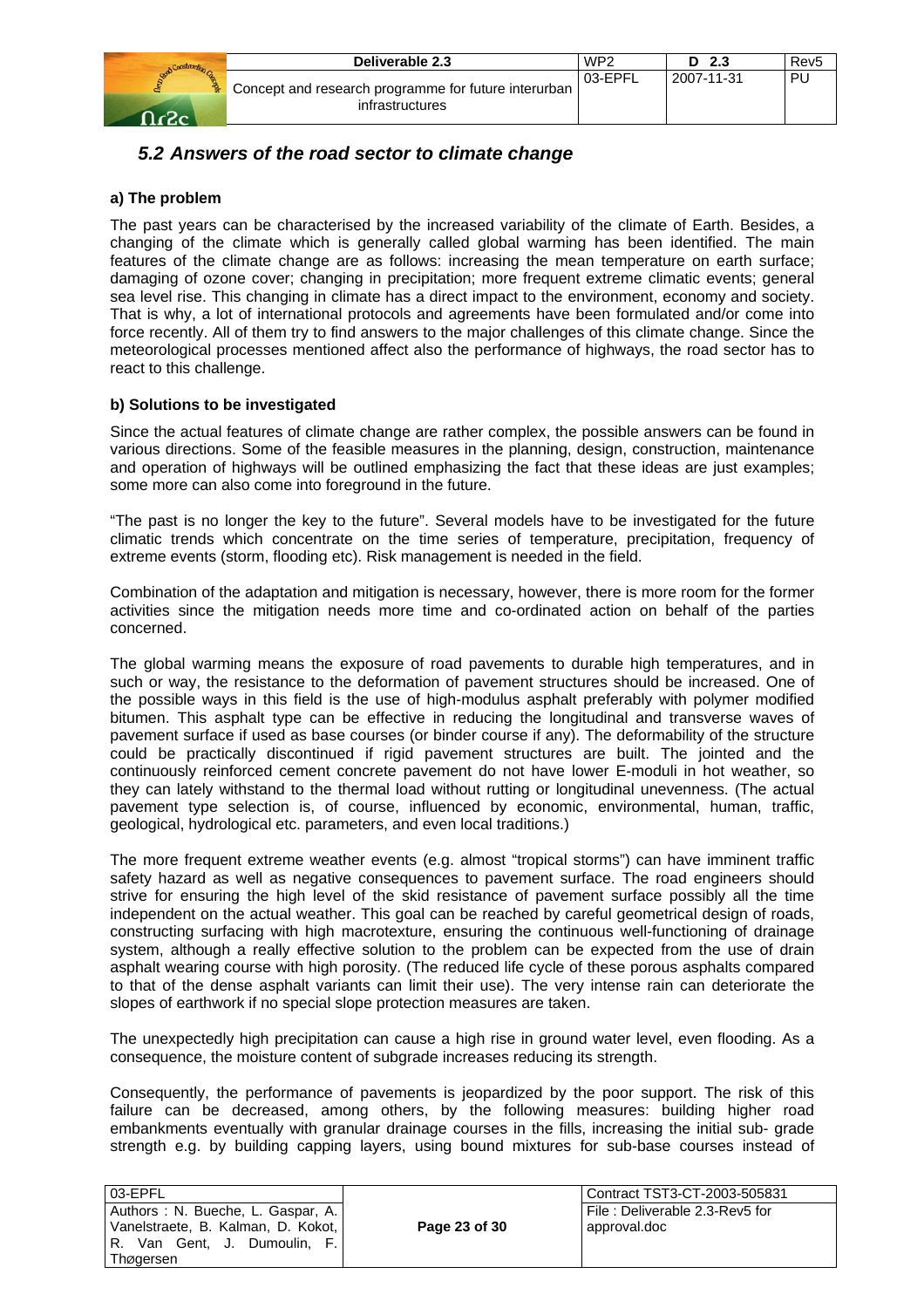|   | Deliverable 2.3                                                         | WP <sub>2</sub> | - 2.3      | Rev <sub>5</sub> |
|---|-------------------------------------------------------------------------|-----------------|------------|------------------|
| 웧 | Concept and research programme for future interurban<br>infrastructures | 03-EPFL         | 2007-11-31 | <b>PU</b>        |

unbound materials. Besides, there are, of course, several hydrological measures to be taken to reduce the risk of pavement failure.

Other extreme event related to precipitation can be a long dry period. They are favourable from the view point of traffic safety due to the lack of wet pavement surface. However, they can have a negative effect to subgrade bearing capacity lowering its moisture content far below the optimum water content with high strength. The possible protection of subgrade from the ambient weather can be an eventually costly solution.

Among the possible extremities, the particularly severe winter conditions with much snow and ice can be still mentioned. Its traffic safety hazard is evident. The answers to this challenge can be, among others, meteorological stations along major roads, on-board ITS information on icy-snowy road sections, electrical heating system in the pavement structure of most important highway sections, preventive road winter maintenance, high-performance machinery for snow removal.

The actual consequences of the climate change can be, of course, slightly different in various European countries. However, this difference means that not all of the extreme situations are supposed to happen everywhere. So, the main task, finding efficient answers to climate change challenges, is common all over Europe, and the complexity of the problem necessitates a comprehensive and co-ordinated European-wide research in the field.

#### **c) Expected benefits**

The cost of the suggested extensive research project (or project group) can reach 20 million Euros. However, the possible danger (significant reduction in performance) in European highway due to climate change can be estimated in several billion Euros. If the successful research work would be able to reduce this loss considerably, it can be a highly efficient activity.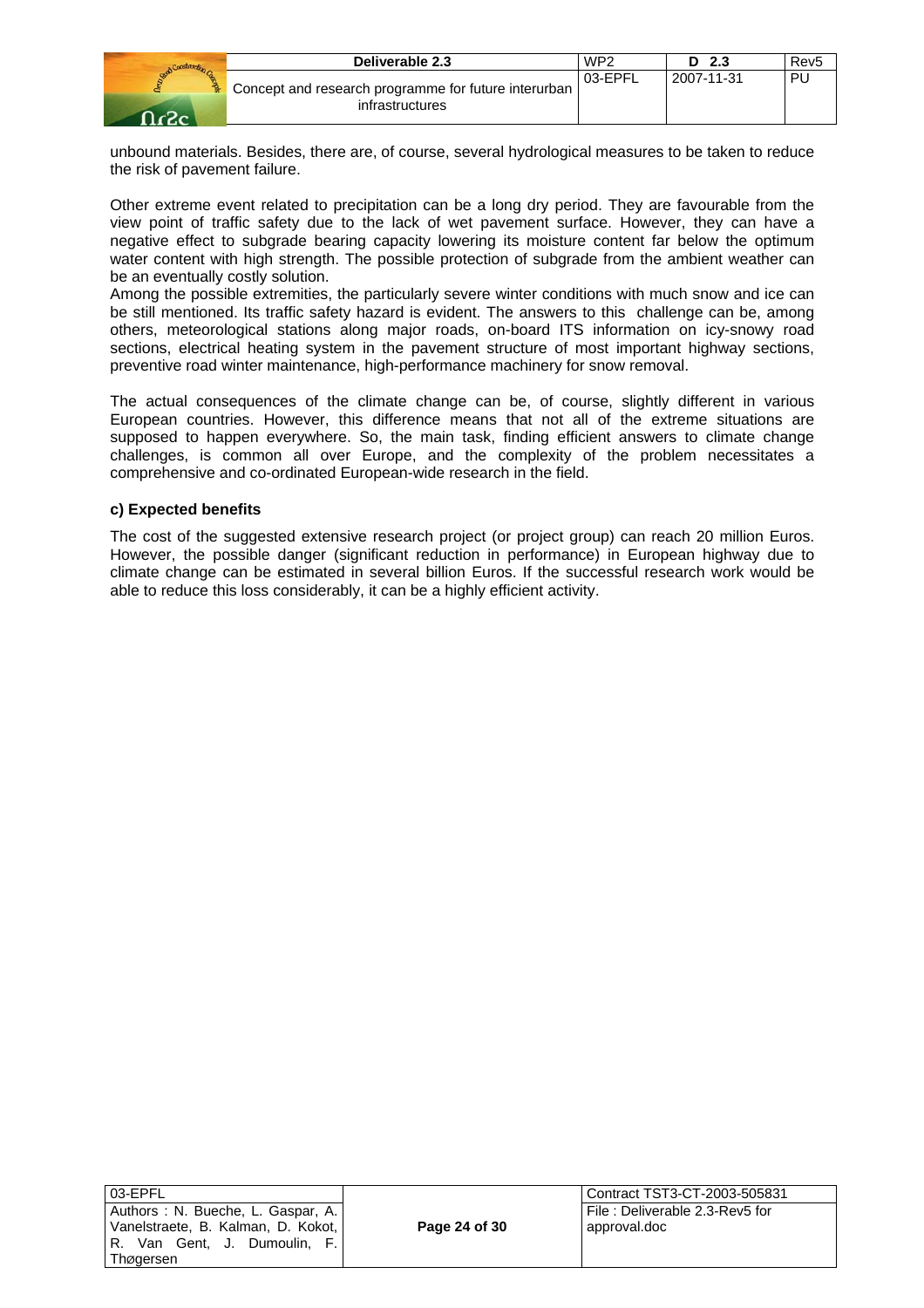|       | Deliverable 2.3                                                           | WP <sub>2</sub> | D <sub>2.3</sub> | Rev5 |
|-------|---------------------------------------------------------------------------|-----------------|------------------|------|
| ി -ാം | Concept and research programme for future interurban  <br>infrastructures | 03-EPFL         | 2007-11-31       | PU.  |

# **6. Research ideas towards Human Infrastructure**

# *6.1 Life-time engineering for roads*

### **a) The problem**

A typical problem of the infrastructure assets of high value is that preserving its relatively long life with regards to the decisions on short-term repairs and maintenance are or can be rather contradictory. It is also true for the highways in case of "traditional" structural design which can be characterised by the following main features:

- the design concentrates on the reaction-resistance (and not the durability) of the structure to the anticipated loads mainly just after the completion of the facility.
- it considers primarily the construction (initial) costs, less the later maintenance and rehabilitation expenditures, almost never the future environmental and human aspects throughout the lifetime,
- the design activities deal with the whole structure as an entity, do not consider its "modules" separately although their loads, lifetime expectancies and eventual recycling techniques are sometimes basically different (that is no "modular" design is applied),
- the designers generally do not co-operate with the experts of other sciences (e.g. physicist, chemists, mathematicians, system engineers, etc.) who could considerably contribute to the complexity and profoundness of the road design.

The obvious and world-widely accepted need for sustainable development including sustainable transport makes the problem outlined rather urgent. The short-term and too confined (not complex) design activities do not count with the future consequences which can be of economic, environmental and/or human nature. This attitude should be changed as quickly as possible to a structural design methodology which is much more responsible for the next generation.

#### **b) Solutions to be investigated**

The lifetime engineering, a new science developed during the mid-1990's can be the solution of the above problems. Although, the main principles of lifetime engineering were applied first for buildings, industrial facilities and bridges, they can and should also be used for highways.

The use of the basic principles of lifetime engineering for roads (mainly highway pavement structures) can significantly contribute to the "sustainable development" in the countries considered. This is obvious from the very fact that lifetime engineering forecasts and takes into account not only the technical and economic issues but also the environmental and human aspects throughout the whole life of the road infrastructure. Besides, this integrated life cycle design includes the forecasting of reuse, recycling and disposal of the building materials (elements of the deteriorated pavement structure) at the end of its lifetime.

For life cycle planning, a modular methodology is preferred which allows the systematic allocation and optimisation of the target service life, as well as life cycle economy and ecology of different elements (e. g. layers) of the structure.

This integrated lifetime design is also an important link in construction: translating the requirements of owners, user and society into performance requirements of the technical systems; creating and optimising technical solutions which fulfil those requirements; and proving through analysis and dimensioning calculations that the performance requirements will be fulfilled over the entire design service life.

| 03-EPFL                                                                 |               | Contract TST3-CT-2003-505831                   |
|-------------------------------------------------------------------------|---------------|------------------------------------------------|
| Authors: N. Bueche, L. Gaspar, A.<br>Vanelstraete, B. Kalman, D. Kokot, | Page 25 of 30 | File: Deliverable 2.3-Rev5 for<br>approval.doc |
| R. Van Gent, J. Dumoulin, F.  <br>Thøgersen                             |               |                                                |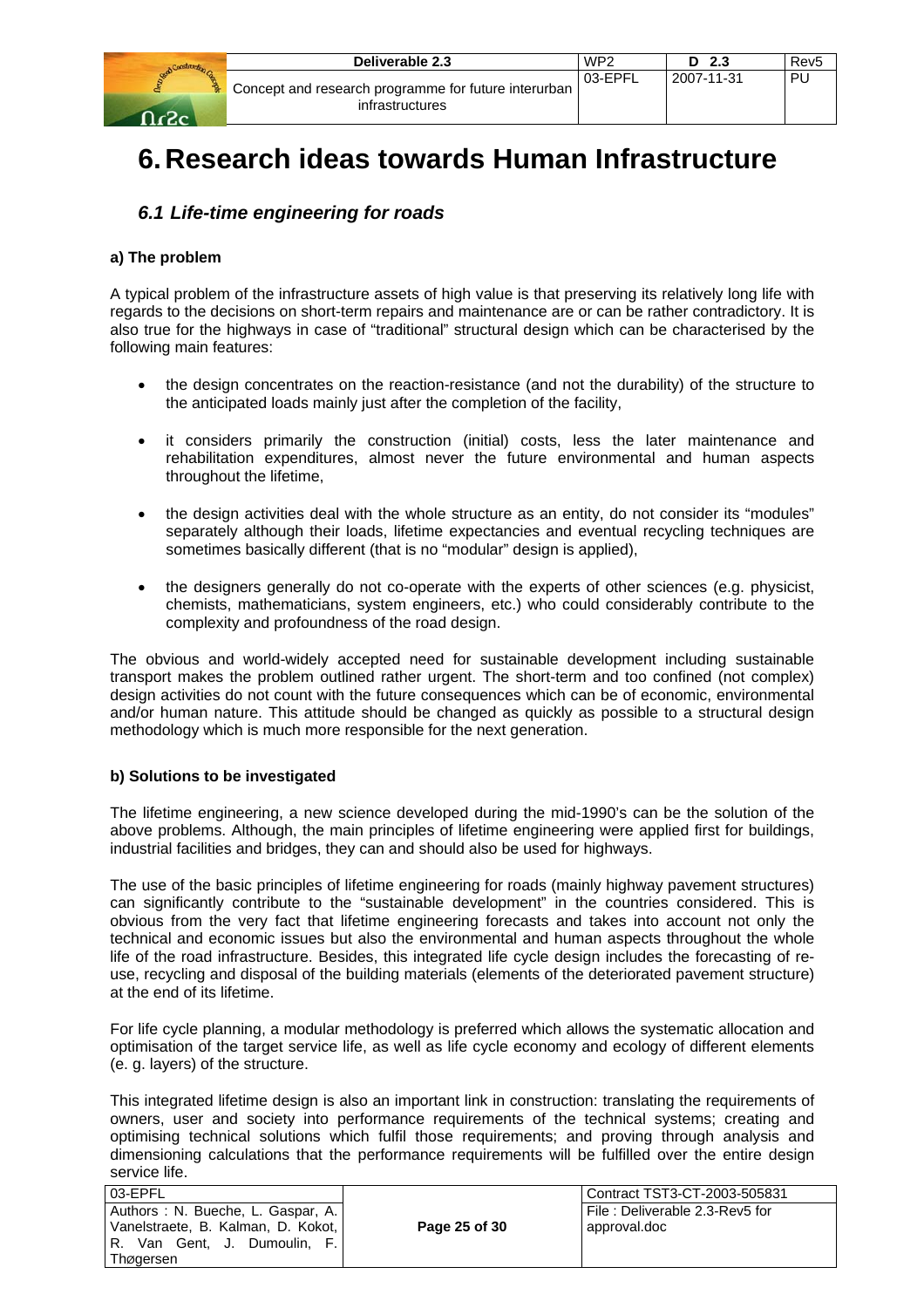|      | Deliverable 2.3                                                                      | WP <sub>2</sub> | - 2.3<br>D | Rev <sub>5</sub> |
|------|--------------------------------------------------------------------------------------|-----------------|------------|------------------|
| ാം - | <sup>1</sup> Concept and research programme for future interurban<br>infrastructures | 03-EPFL         | 2007-11-31 | PU               |

Significant economic results can be expected if – following the basic principles of lifetime engineering – the traditional "reaction (resistance) type" pavement design is transformed to "durability type" meaning that the forecasted changing of loads and reactions (strength) of the pavement structure during the entire life is considered allowing the minimisation of life cycle cost.

The impact of life cycle principles in construction is in the application of life cycle criteria in the quality assurance procedure. Multiple life cycle criteria are also applied during the selection of products, although most of the product specifications have already been produced at the design phase.

Integrated life cycle supports an improved quality approach, which can be called life cycle quality. Financial, ecological, cultural and human areas are treated over the life cycle of structures, and controlled in the design by technical performance parameters.

The life cycle performance is highly dependent on maintenance. The structural system of the highway facility needs a users' manual, just like a car. The manual should be produced gradually during the design process in co-operation with those involved in design and construction.

The obvious main party interested is the road designer, whose traditional activity is to be widened and deepened by considering more aspects and much longer time ranges than before, as well as by needing more co-operation with the experts of other related sciences. The road authorities (as owners or managers) are also highly interested in this new type of design (integrated lifetime design) since their road assets could be preserved more efficiently which is one of the main goals of their asset management. The whole population (society) including travelling public would also benefit from the use of the principles of lifetime engineering for roads since this type of structural design is highly sensitive to environmental issues and, more importantly, human aspects like toxic ingredients, safety, comfort, etc.

The successful implementation of the lifetime engineering principles in the road pavement design is (would be) used by the whole community for the following reasons:

- The realistic anticipation of the future (traffic and environmental) loads allows the forecast of pavement deterioration already during the pavement design phase, so the necessary condition improving interventions can be optimized allowing the higher satisfaction level of the road users in respect to safety, comfort and economy,
- the whole life costs of the road infrastructure can be reduced by the minimization of road user costs since the time delay costs, the extra vehicle operation costs and the additional accident costs during road works are much lower than before,
- the new principles concentrate also on the minimization of environmental harms (use of toxic materials, air pollution, water pollution, soil pollution, traffic rolling noise, etc.) which the whole population can benefit from,
- the recycling (or eventually the reuse) of road materials are also forecasted and planned already in the early design phase resulting in environmental benefits and financial saving for the sake of the whole community (everybody is interested here due to the fact that the taxpayers' money is used for the development and the management of public highway networks),
- human factors such as safety, comfort, health risks are among the aspects considered in the lifetime engineering related to the whole pavement duration.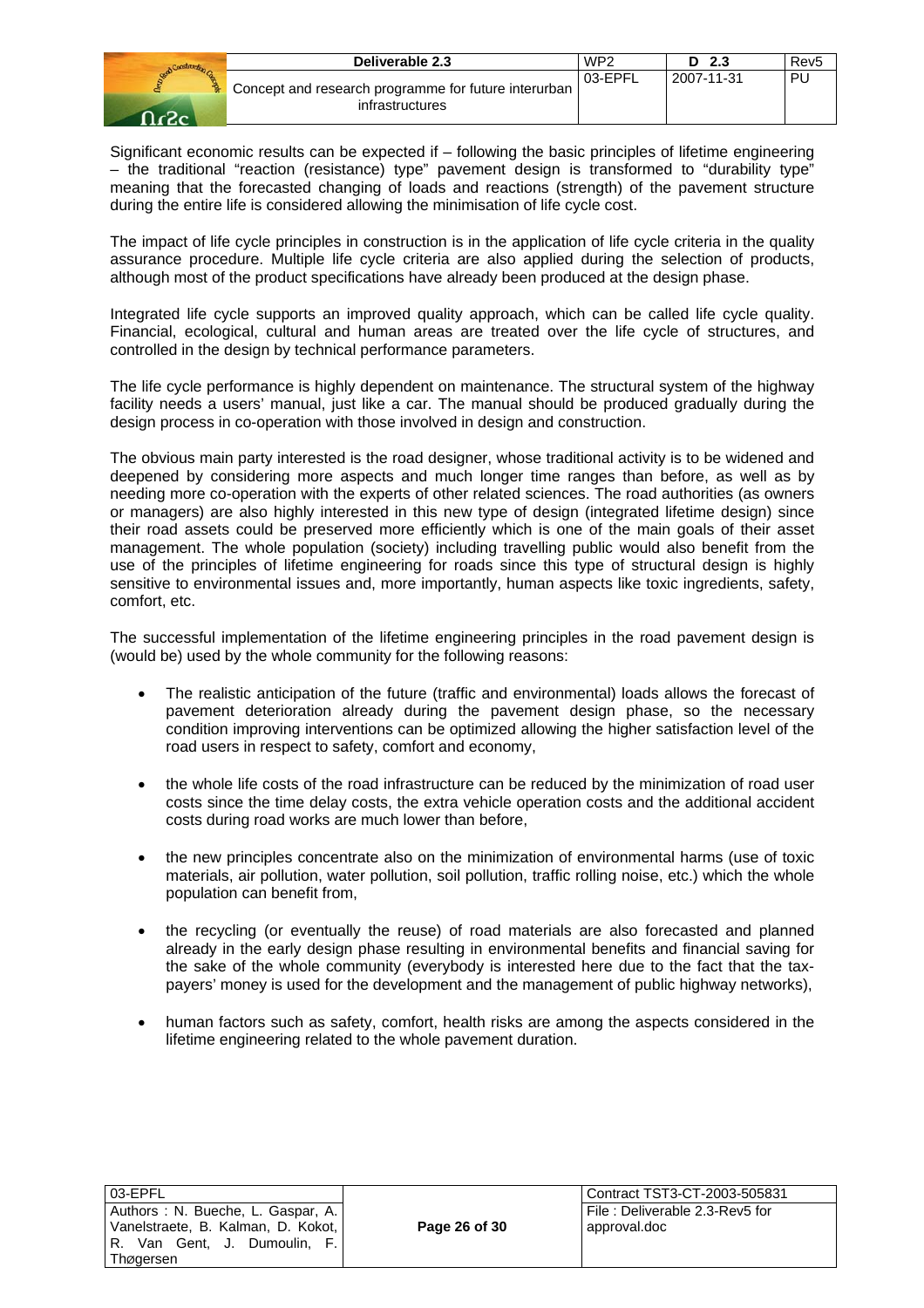| Construction Canal<br><b>Service</b> |
|--------------------------------------|
|                                      |
| حه                                   |

|   | Deliverable 2.3                                                           | WP <sub>2</sub> | D <sub>2.3</sub> | Rev <sub>5</sub> |
|---|---------------------------------------------------------------------------|-----------------|------------------|------------------|
| 훥 | Concept and research programme for future interurban  <br>infrastructures | 03-EPFL         | 2007-11-31       | -PL.             |

## **c) Expected benefits**

The preparation activities of the implementation of lifetime engineering principles for roads need several interrelated research works necessitating some 5-10 million Euro expenditure. Since the road designers and various experts would cooperate to achieve higher level road projects, they need additional, specialised expertise. Their teaching and training for some 1-2 million Euro in a European Union country of average size cause an additional cost.

However, the benefits coming from the successful application of the principles of lifetime engineering for road pavements are much higher than the implementation costs. The yearly public road management costs in an EU country amounts to 100-2000 million Euro. If – conservatively – just 5 % cost saving in the road management is forecasted coming from the much more complex pavement design based on lifetime engineering principles, the benefits would compensate the whole costs in some months, maximum 1 year, depending on the country size.

# *6.2 Reducing traffic nuisance*

## **a) The problem**

Recent estimates indicate that more than 30% of EU citizens are exposed to road traffic noise levels above that viewed acceptable by the World Health Organisation (WHO) and that about 10% of the population report severe sleep disturbance because of transport noise at night. In addition to the general disruption of activities and quality of life, there are additional adverse health and financial effects.

The WHO has identified a range of specific adverse health effects caused by environmental noise some of which are medically related. Although there are significant problems in establishing a direct causal link between exposure to transport noise and the deterioration in the health of individuals, there is a growing body of research evidence that support the contention that noise and health are related. For example, international literature studies and evaluations carried out in connection with the development of the Danish Road Noise Strategy have shown a relationship between road traffic noise and incidences of high blood pressure and heart disease. The study also estimated that around 800- 2200 people in Denmark are admitted to hospital each year with high blood pressure or heart disease due, it is considered by the study authors, to the additional risk brought about by traffic noise. It was also tentatively estimated that between 200-500 people die prematurely in Denmark each year as a result of exposure to high levels of transport noise. It is estimated that the cost of such health effects for Denmark is of the order of €80-450M per year.

In addition to the costs of dealing with health issues, there are other potential costs that can be attributed to high transport noise levels. These include effects on the value of property, loss of amenity due to noise and the costs of control measures and enforcement. In the EU Green Paper on future noise policy published in 1996, it is estimated that in Europe the external costs of traffic noise, which take account of such factors as the costs on the quality of life and health effects, are 0.2 - 2% of GNP. In total, therefore, a rather significant part of the economy of Member States is affected by noise impact and noise reduction policies.

Additionally to the noise problem there are other major environmental problems, increasing with the road traffic volume increase. The special attention is put also to air pollution and traffic induced vibrations. The harmful particulates and gas emissions are in constant increase due to traffic growth. Benzene, hydrocarbons, nitrogen and carbon oxides and particulates are affecting the health of a large number of people, residents in urban and suburban areas, the environment and other living creatures, exposed to the traffic nuisance.

There has been a large abatement of the emissions in the past more than 10 years due to public awareness, legislation restrictions and consecutive severe engagement of automotive industry. On the

| 03-EPFL                                                                   |               | Contract TST3-CT-2003-505831                   |
|---------------------------------------------------------------------------|---------------|------------------------------------------------|
| Authors: N. Bueche, L. Gaspar, A.<br>  Vanelstraete, B. Kalman, D. Kokot, | Page 27 of 30 | File: Deliverable 2.3-Rev5 for<br>approval.doc |
| R. Van Gent, J. Dumoulin, F.  <br>Thøgersen                               |               |                                                |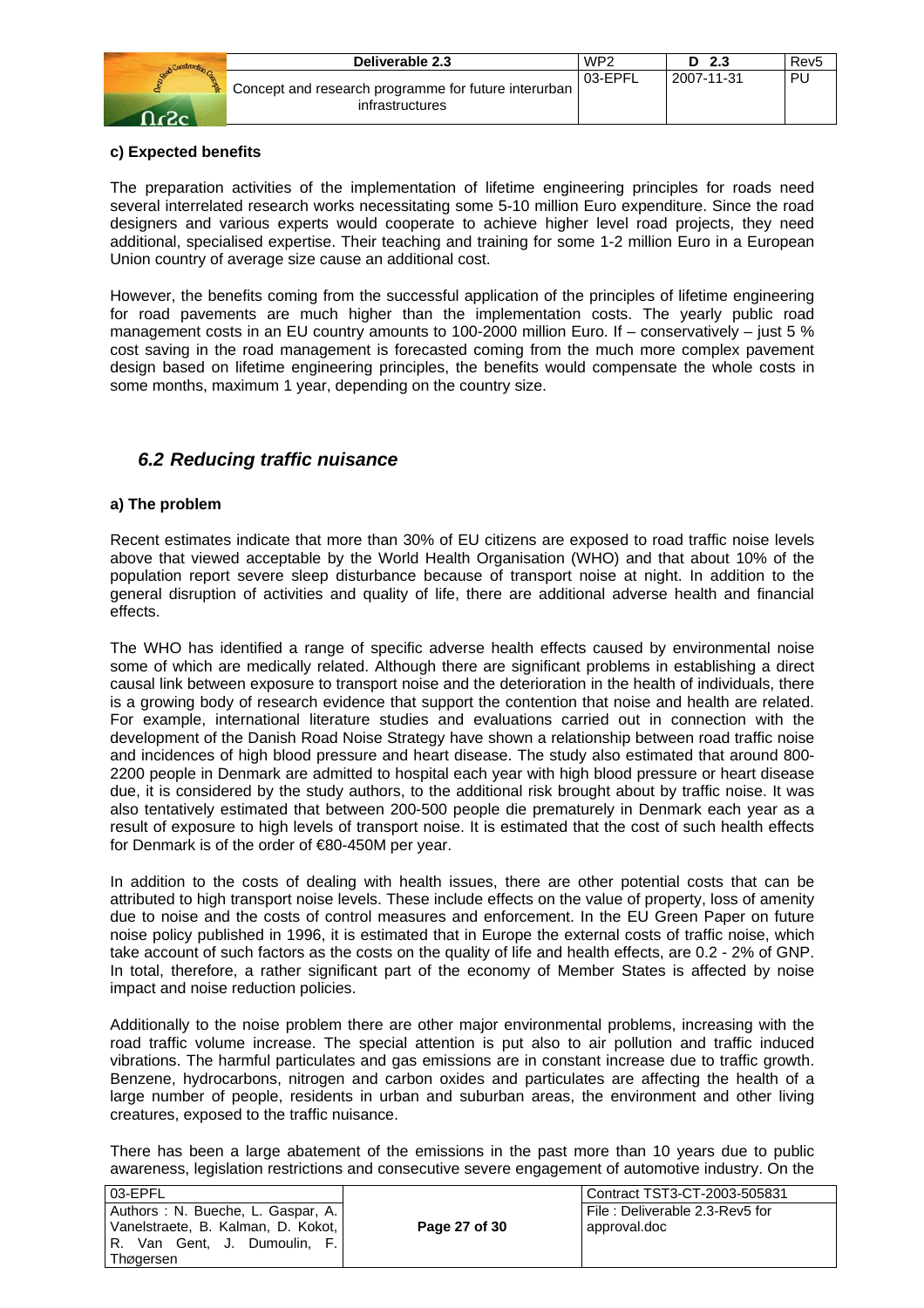| Deliverable 2.3                                                         | WP <sub>2</sub> | 2.3<br>D   | Rev5 |
|-------------------------------------------------------------------------|-----------------|------------|------|
| Concept and research programme for future interurban<br>infrastructures | 03-EPFL         | 2007-11-31 |      |

other hand this abatement is still prevailed by the contemporary increase in production and use of means of transportation, being the source of more and more new emissions.

The road traffic induced vibrations are another annoying source, affecting the residents, living near to the road infrastructure. They are also potential source of damages to the buildings and to the equipment, e.g. highly technological appliances. As an annoying source, the complaints against the vibrations are typically accompanied with complaints about road traffic noise. This makes the reduction of the road traffic noise and induced vibrations a very important issue in the urban and suburban areas to be dealt with.

#### **b) Solutions to be investigated**

Reducing the traffic nuisance is headed towards inventing and selecting solutions that are compromise between environmentally friendly and suitable concepts, a sustainable use of resources, road safety and total construction and maintenance costs.

The reduction of traffic noise considerably improves the quality of life in urban and suburban areas. The noise control and abatement is a fundamental component of the common environmental policy of the European Parliament and this is also introduced in the EU's Directives for the Environmental Management.

The substantial reduction in the tire/road surface noise must be achieved. With the increase of the traffic volume, volume of engines and average speed the noise level increased, so the noise reduction must be addressed also to the engine noise.

From the road pavement point of view, the resonant pavements are suitable to control noise generation and to control the propagation of tire noise emissions. This is obtained by the texture optimization and the sound absorption of the top layer and by acoustic resonance due to use of new materials and structural solutions.

New composite pavement solutions like eco-technical and euphonic type pavement solutions have been designed, implemented and validated with specific on site measurements, showing their performance in practice.

The generation of the tire noise emissions is controlled also with the resilient pavement solutions. This is obtained with the texture optimization of the top layer and through the choice of raw materials, mixes and layers with its mechanical impedance.

As a possible type of low-noise road surface is a block pavement with soft cover. The block pavement is made of interlocking cement concrete blocks laid on a stable foundation; while the soft cover is a socalled poroelastic layer. The poroelastic surface combines the desires of having a quiet and at the same time aesthetically pleasing surface. The poroelastic cover is anticipated to produce less noise in contact with tyres due to its softness, be self cleaning and thus have a lasting noise reducing performance. Because of high percentage of voids it drains away the run-off water from the road surface making traffic more safe and comfortable.

The nuisance mitigating infrastructures should be complex solutions to reduce noise, air and vibration pollution. A possible complex solution where integrated approach is applied, is an ecotechnical road system, composed by permanently clean safety barriers, permanently clean noise-abating safety barriers, air-depollutants with ground filtering and with vegetation barriers, and noise- and vibrationdampening pavements.

#### **c) Expected benefits**

It is difficult to fully evaluate the costs and benefits from mitigating traffic nuisance. The successful development and implementation of possible road pavement solutions would be wholesome to the

| 03-EPFL                            |  |  |  |  |
|------------------------------------|--|--|--|--|
| Authors : N. Bueche, L. Gaspar, A. |  |  |  |  |
| Vanelstraete, B. Kalman, D. Kokot, |  |  |  |  |
| R. Van Gent, J. Dumoulin, F.       |  |  |  |  |
| Thøgersen                          |  |  |  |  |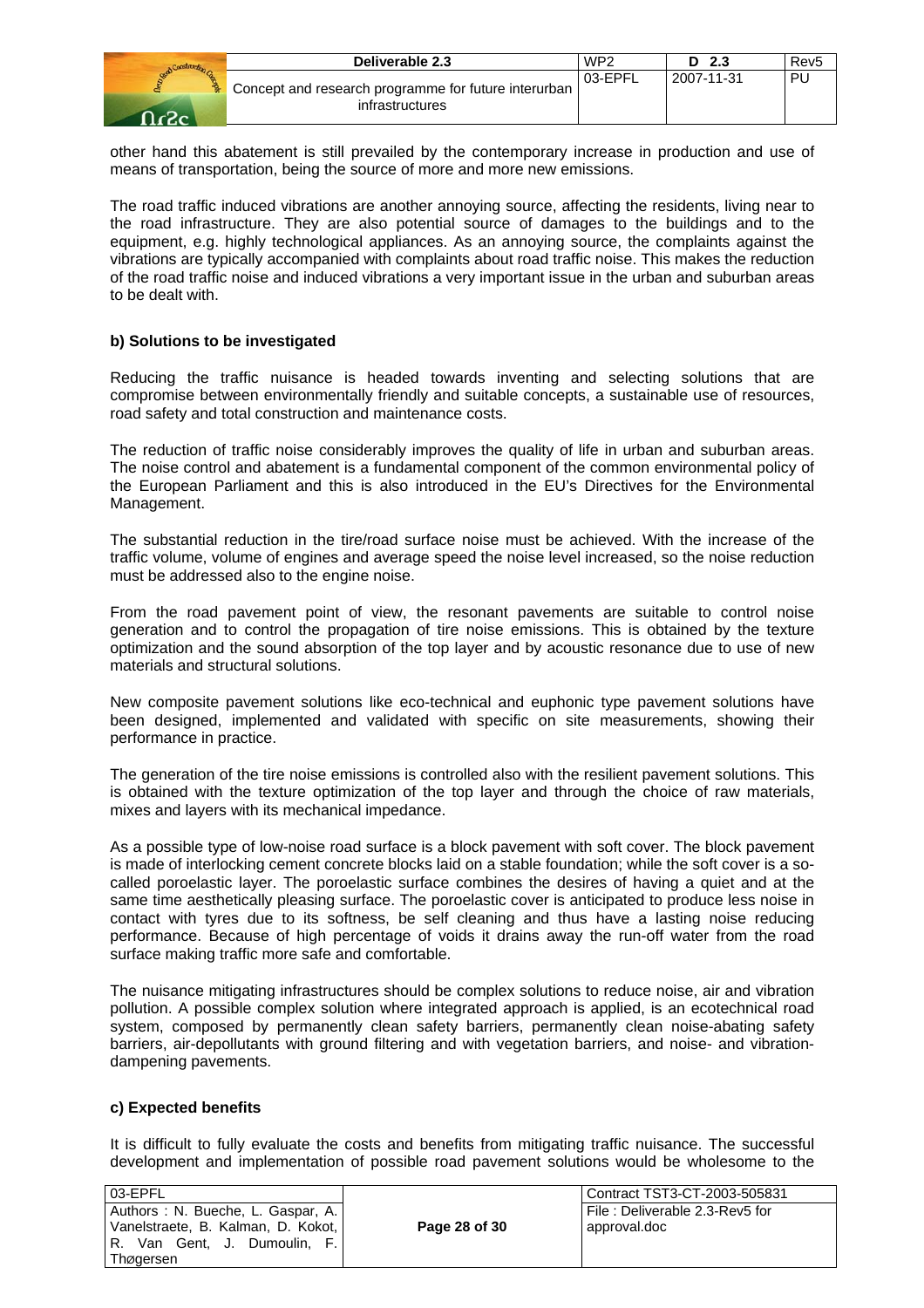|        | Deliverable 2.3                                                         | WP <sub>2</sub> | -2.3<br>D  | Rev5 |
|--------|-------------------------------------------------------------------------|-----------------|------------|------|
| . פ- פ | Concept and research programme for future interurban<br>infrastructures | 03-EPFL         | 2007-11-31 | PL   |

community because of (in combination of road traffic nuisance mitigation measures) minimizing the adverse effects of road traffic noise, air pollution and vibration, affecting both population and environment. It would be wholesome to the community because of decrease in health costs due to the traffic noise and air pollution effects. Last but not least it would decrease in potential costs: loss of amenity due to noise, air and vibration pollution.

In terms of noise impacts the magnitude of costs can be determined from studies of how property values are affected by noise. For example, a study of the influence of road noise on house prices carried out in Spring 2003 by the Danish EPA indicated that house prices were lower by about 1% for each dB increase in noise for houses located near to busy roads. Although it is uncertain how much of this drop in value can be attributed solely to noise impacts, it is clear that noise is a significant ingredient governing property valuations. The total cost of noise to Danish society has been estimated to be between €780M-1150M per year (health effects and reduced house prices).

A study carried out in the UK has examined revisions to the vehicle noise test procedures and included an examination of the costs and benefits of reducing vehicle noise. It was estimated, making a number of assumptions that need to be tested, that the benefit to the UK population of a 1 dB reduction in noise measured at dwellings would be of the order of €800M per year. When this figure was applied to the option of reducing the exposure to traffic noise through the reduction of noise levels from vehicles as part of the type approval process, a minimum cost benefit ratio in excess of 100-1 was found to apply. In other words the costs of this form of noise control was small in relation to the overall benefits that could be achieved

Clearly, although the absolute costs to society of the impacts of transport noise are difficult to determine with precision, it is clear that since the magnitudes are potentially very large the financial benefits of tackling the problem, irrespective of the benefits attributable to the quality of life, are also likely to be very significant.

| 03-EPFL                            |  |  |  |  |
|------------------------------------|--|--|--|--|
| Authors: N. Bueche, L. Gaspar, A.  |  |  |  |  |
| Vanelstraete, B. Kalman, D. Kokot, |  |  |  |  |
| R. Van Gent, J. Dumoulin, F.       |  |  |  |  |
| Thøgersen                          |  |  |  |  |